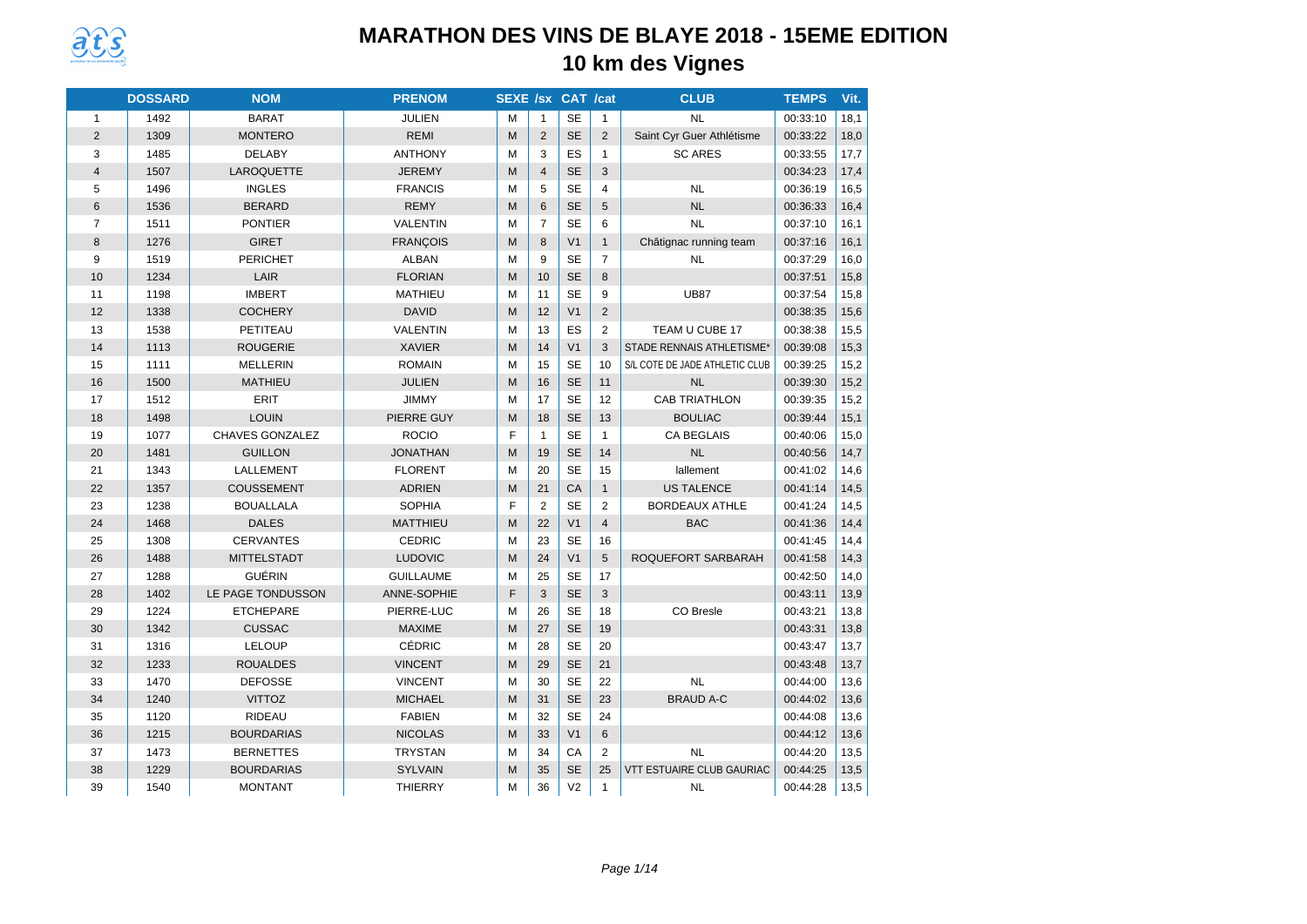

|    | <b>DOSSARD</b> | <b>NOM</b>           | <b>PRENOM</b>     | <b>SEXE</b> | /sx            | <b>CAT</b>     | /cat           | <b>CLUB</b>                 | <b>TEMPS</b> | Vit. |
|----|----------------|----------------------|-------------------|-------------|----------------|----------------|----------------|-----------------------------|--------------|------|
| 40 | 1547           | <b>DANSEL</b>        | <b>STEPHANE</b>   | M           | 37             | V <sub>1</sub> | $\overline{7}$ | <b>NL</b>                   | 00:44:56     | 13,4 |
| 41 | 1281           | <b>THENADEY</b>      | <b>ANTOINE</b>    | M           | 38             | <b>SE</b>      | 26             |                             | 00:45:08     | 13,3 |
| 42 | 1211           | <b>DELOGEAU</b>      | <b>DAMIEN</b>     | M           | 39             | <b>SE</b>      | 27             |                             | 00:45:18     | 13,2 |
| 43 | 1360           | <b>BERTON</b>        | <b>YANN</b>       | M           | 40             | V <sub>1</sub> | 8              | AC VILLEFRANCHE DE ROUERGUE | 00:45:26     | 13,2 |
| 44 | 1273           | <b>THENADEY</b>      | <b>THOMAS</b>     | M           | 41             | <b>SE</b>      | 28             |                             | 00:45:30     | 13,2 |
| 45 | 1337           | <b>FAURE</b>         | <b>DAVID</b>      | M           | 42             | <b>SE</b>      | 29             |                             | 00:45:32     | 13,2 |
| 46 | 1505           | <b>SENTUPERY</b>     | <b>BORIS</b>      | M           | 43             | <b>SE</b>      | 30             | <b>NL</b>                   | 00:45:34     | 13,2 |
| 47 | 1503           | PLASSERAUD           | PAUL              | M           | 44             | <b>SE</b>      | 31             | <b>NL</b>                   | 00:45:34     | 13,2 |
| 48 | 1187           | <b>BONNIN</b>        | <b>SEBASTIEN</b>  | M           | 45             | <b>SE</b>      | 32             |                             | 00:45:35     | 13,2 |
| 49 | 1472           | <b>BERNETTES</b>     | <b>THIERRY</b>    | M           | 46             | V <sub>2</sub> | $\overline{2}$ | <b>NL</b>                   | 00:45:37     | 13,2 |
| 50 | 1317           | <b>DUSSAUD</b>       | <b>MARIE</b>      | F           | $\overline{4}$ | <b>SE</b>      | $\overline{4}$ |                             | 00:45:46     | 13,1 |
| 51 | 1037           | <b>LUCAS</b>         | JÉRÉMY            | M           | 47             | V <sub>1</sub> | 9              | psa                         | 00:45:59     | 13,0 |
| 52 | 1039           | <b>ROSSIGNOL</b>     | <b>GILLES</b>     | M           | 48             | V <sub>1</sub> | 10             | psa                         | 00:46:03     | 13,0 |
| 53 | 1242           | <b>TEIXEIRA LIMA</b> | <b>MIGUEL</b>     | M           | 49             | <b>SE</b>      | 33             |                             | 00:46:09     | 13,0 |
| 54 | 1324           | <b>RICHEZ</b>        | LANDRY            | M           | 50             | <b>SE</b>      | 34             |                             | 00:46:11     | 13,0 |
| 55 | 1348           | <b>SICAUD</b>        | <b>STEPHANE</b>   | M           | 51             | V <sub>2</sub> | 3              |                             | 00:46:14     | 13,0 |
| 56 | 1328           | <b>MARSOLLE</b>      | <b>LAURENT</b>    | M           | 52             | <b>SE</b>      | 35             |                             | 00:46:15     | 13,0 |
| 57 | 1518           | <b>DUARTE</b>        | <b>AGOSTINHO</b>  | M           | 53             | V <sub>2</sub> | $\overline{4}$ | PAGE BLANCHE                | 00:46:21     | 12,9 |
| 58 | 1154           | <b>DEBLOCK</b>       | <b>ALEXIS</b>     | M           | 54             | <b>SE</b>      | 36             |                             | 00:46:27     | 12,9 |
| 59 | 1349           | <b>SICAUD</b>        | <b>PATRICE</b>    | M           | 55             | V <sub>1</sub> | 11             |                             | 00:46:30     | 12,9 |
| 60 | 1176           | <b>BIGOT</b>         | <b>MICHEL</b>     | M           | 56             | V <sub>4</sub> | $\mathbf{1}$   |                             | 00:46:38     | 12,9 |
| 61 | 1430           | <b>SUBERBIELLE</b>   | <b>SACHA</b>      | M           | 57             | <b>SE</b>      | 37             | <b>NL</b>                   | 00:46:40     | 12,9 |
| 62 | 1454           | <b>DEFFREIX</b>      | <b>STEPHANE</b>   | M           | 58             | V <sub>1</sub> | 12             | <b>ADRENALINE 33</b>        | 00:46:53     | 12,8 |
| 63 | 1221           | <b>KERKOUR</b>       | YAZID             | M           | 59             | <b>SE</b>      | 38             | <b>France Express</b>       | 00:46:53     | 12,8 |
| 64 | 1307           | <b>BIGNÈRES</b>      | <b>FRANCK</b>     | M           | 60             | V <sub>1</sub> | 13             |                             | 00:46:59     | 12,8 |
| 65 | 1365           | <b>MONTEIL</b>       | <b>CHRISTOPHE</b> | M           | 61             | V <sub>1</sub> | 14             |                             | 00:47:05     | 12,7 |
| 66 | 1446           | <b>LE GRACIET</b>    | <b>STEPHANE</b>   | M           | 62             | V <sub>1</sub> | 15             | <b>NL</b>                   | 00:47:10     | 12,7 |
| 67 | 1393           | <b>SOUMET</b>        | <b>MATTHIEU</b>   | M           | 63             | <b>SE</b>      | 39             |                             | 00:47:13     | 12,7 |
| 68 | 1532           | <b>DINGHIN</b>       | <b>THOMAS</b>     | M           | 64             | <b>JU</b>      | $\mathbf{1}$   | <b>NL</b>                   | 00:47:16     | 12,7 |
| 69 | 1254           | <b>TREMENT</b>       | <b>TYPHAINE</b>   | F           | 5              | <b>SE</b>      | 5              |                             | 00:47:24     | 12,7 |
| 70 | 1418           | <b>LOZES</b>         | <b>BRUNO</b>      | M           | 65             | V <sub>2</sub> | 5              |                             | 00:47:30     | 12,6 |
| 71 | 1390           | LE NOUAILLE          | <b>GUILLAUME</b>  | M           | 66             | <b>SE</b>      | 40             |                             | 00:47:30     | 12,6 |
| 72 | 1545           | <b>PONTALIER</b>     | <b>LUDOVIC</b>    | M           | 67             | <b>SE</b>      | 41             | <b>NL</b>                   | 00:47:40     | 12,6 |
| 73 | 1554           | <b>NOBLET</b>        | <b>SEBASTIEN</b>  | M           | 68             | V <sub>1</sub> | 16             | <b>NL</b>                   | 00:47:44     | 12,6 |
| 74 | 1147           | <b>GABAS</b>         | <b>BERTRAND</b>   | M           | 69             | V <sub>2</sub> | 6              |                             | 00:47:48     | 12,6 |
| 75 | 1546           | <b>DANSEL</b>        | <b>STEPHANIE</b>  | F           | 6              | V <sub>1</sub> | 1              | <b>NL</b>                   | 00:47:52     | 12,5 |
| 76 | 1166           | <b>TETAUD</b>        | <b>BERNARD</b>    | M           | 70             | V <sub>3</sub> | $\mathbf{1}$   |                             | 00:47:59     | 12,5 |
| 77 | 1400           | <b>BOISSEL</b>       | <b>DOMINIQUE</b>  | M           | 71             | V <sub>2</sub> | $\overline{7}$ | les guibolles bréalaise     | 00:47:59     | 12,5 |
| 78 | 1243           | <b>LAUBERTON</b>     | <b>ALEXANDRE</b>  | M           | 72             | <b>SE</b>      | 42             |                             | 00:48:02     | 12,5 |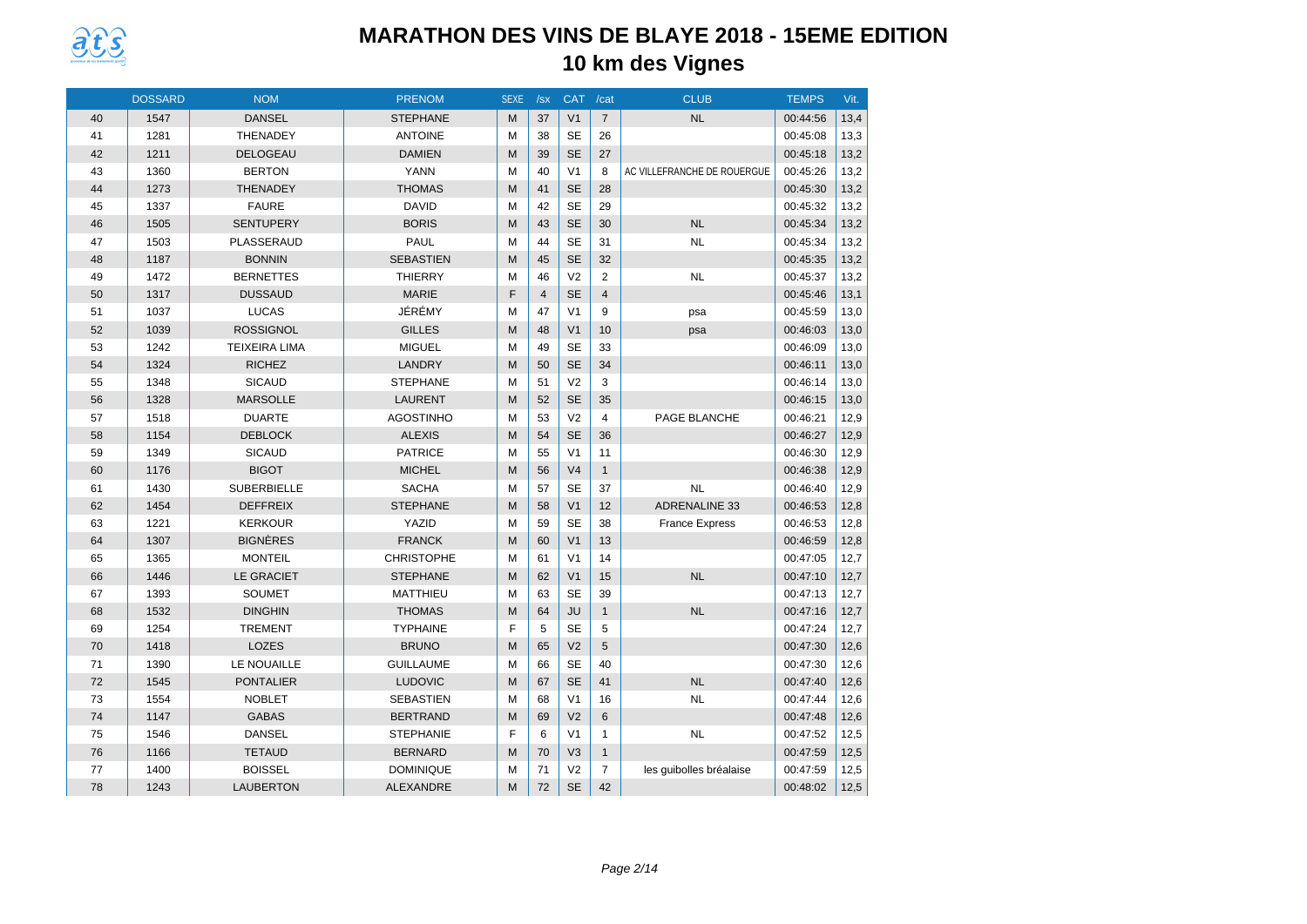

|     | <b>DOSSARD</b> | <b>NOM</b>        | <b>PRENOM</b>     | <b>SEXE</b> | /sx            | <b>CAT</b>     | /cat           | <b>CLUB</b>                  | <b>TEMPS</b> | Vit. |
|-----|----------------|-------------------|-------------------|-------------|----------------|----------------|----------------|------------------------------|--------------|------|
| 79  | 1347           | <b>BONNEFOUS</b>  | PIERRE-LOUIS      | м           | 73             | <b>SE</b>      | 43             |                              | 00:48:04     | 12,5 |
| 80  | 1529           | <b>CHEBBI</b>     | <b>CLEMENT</b>    | M           | 74             | <b>SE</b>      | 44             | <b>NL</b>                    | 00:48:06     | 12,5 |
| 81  | 1568           | <b>EL OKEILY</b>  | <b>MOHAMED</b>    | M           | 75             | V <sub>1</sub> | 17             | <b>NL</b>                    | 00:48:08     | 12,5 |
| 82  | 1562           | <b>JEREZ</b>      | <b>THOMAS</b>     | M           | 76             | V <sub>1</sub> | 18             | <b>BORDEAUX ATHLE</b>        | 00:48:16     | 12,4 |
| 83  | 1099           | <b>MARGUET</b>    | <b>PASCAL</b>     | M           | 77             | V <sub>1</sub> | 19             | <b>BSL Triathlon</b>         | 00:48:20     | 12,4 |
| 84  | 1300           | <b>DELUBAC</b>    | <b>RÉGIS</b>      | M           | 78             | <b>SE</b>      | 45             |                              | 00:48:28     | 12,4 |
| 85  | 1336           | <b>GUICHANE</b>   | <b>ANTHONY</b>    | M           | 79             | V <sub>1</sub> | 20             |                              | 00:48:28     | 12,4 |
| 86  | 1214           | <b>GLEIZES</b>    | <b>HELENE</b>     | F           | $\overline{7}$ | <b>SE</b>      | 6              |                              | 00:48:34     | 12,4 |
| 87  | 1531           | COSSEL            | PHILIPPE          | M           | 80             | V <sub>1</sub> | 21             | <b>GOUIAC VTT</b>            | 00:48:37     | 12,3 |
| 88  | 1332           | <b>CATRICE</b>    | <b>GUILLAUME</b>  | M           | 81             | <b>SE</b>      | 46             | <b>Team DiGiTWiST</b>        | 00:48:44     | 12,3 |
| 89  | 1331           | <b>PECORARO</b>   | LAURA             | F           | 8              | <b>SE</b>      | $\overline{7}$ | <b>Team DiGiTWiST</b>        | 00:49:09     | 12,2 |
| 90  | 1292           | <b>SOULAT</b>     | <b>THIERRY</b>    | M           | 82             | V <sub>2</sub> | 8              | Soulat                       | 00:49:10     | 12,2 |
| 91  | 1486           | <b>TETARD</b>     | ERIC              | M           | 83             | V <sub>1</sub> | 22             | <b>BRAUD AC</b>              | 00:49:14     | 12,2 |
| 92  | 1471           | <b>POULIZAC</b>   | <b>PIERRE</b>     | M           | 84             | <b>SE</b>      | 47             | <b>ALBS</b>                  | 00:49:16     | 12,2 |
| 93  | 1142           | <b>STOLL</b>      | <b>XAVIER</b>     | M           | 85             | <b>SE</b>      | 48             | Team Labrousse               | 00:49:16     | 12,2 |
| 94  | 1275           | <b>THENADEY</b>   | <b>TEDDY</b>      | M           | 86             | <b>SE</b>      | 49             |                              | 00:49:17     | 12,2 |
| 95  | 1537           | <b>GERMAIN</b>    | <b>PIERRE</b>     | M           | 87             | V <sub>1</sub> | 23             | NL                           | 00:49:18     | 12,2 |
| 96  | 1384           | <b>DE GABORY</b>  | <b>STANISLAS</b>  | M           | 88             | <b>SE</b>      | 50             |                              | 00:49:30     | 12,1 |
| 97  | 1391           | <b>DIHARCE</b>    | <b>ROBIN</b>      | M           | 89             | JU             | $\overline{2}$ |                              | 00:49:31     | 12,1 |
| 98  | 1302           | <b>DELUBAC</b>    | ERIC              | M           | 90             | V <sub>2</sub> | 9              | <b>SIX FOURS TRIATHLON</b>   | 00:49:32     | 12,1 |
| 99  | 1555           | <b>FAVREAU</b>    | JULIEN            | M           | 91             | V <sub>1</sub> | 24             | <b>ST ANDRE ATHLETISME</b>   | 00:49:36     | 12,1 |
| 100 | 1447           | <b>ROCHER</b>     | LUCIE             | F           | 9              | V <sub>1</sub> | $\overline{2}$ | NL                           | 00:49:38     | 12,1 |
| 101 | 1467           | <b>CUNLIFFE</b>   | <b>ANTHONY</b>    | M           | 92             | V <sub>1</sub> | 25             | <b>NL</b>                    | 00:49:41     | 12,1 |
| 102 | 1543           | <b>LEMBERT</b>    | <b>JULIEN</b>     | M           | 93             | <b>SE</b>      | 51             | NL                           | 00:49:43     | 12,1 |
| 103 | 1124           | <b>ECOTIERE</b>   | <b>VALERIE</b>    | F           | 10             | V <sub>2</sub> | $\mathbf{1}$   | camblanes running            | 00:49:43     | 12,1 |
| 104 | 1088           | <b>BALAGUER</b>   | <b>MANUELA</b>    | F           | 11             | V <sub>2</sub> | $\mathfrak{p}$ | <b>SAGC CESTAS TRIATHLON</b> | 00:49:46     | 12,1 |
| 105 | 1207           | EL BOUKHARI       | <b>DJAMEL</b>     | M           | 94             | V <sub>1</sub> | 26             |                              | 00:49:49     | 12,0 |
| 106 | 1459           | <b>ROY</b>        | <b>THOMAS</b>     | M           | 95             | <b>SE</b>      | 52             | <b>NL</b>                    | 00:49:57     | 12,0 |
| 107 | 1489           | <b>COLOMES</b>    | <b>MATHIEU</b>    | M           | 96             | <b>SE</b>      | 53             | <b>NL</b>                    | 00:50:02     | 12,0 |
| 108 | 1318           | <b>FOUQUES</b>    | <b>ROBERT</b>     | M           | 97             | V <sub>3</sub> | $\overline{2}$ |                              | 00:50:02     | 12,0 |
| 109 | 1277           | <b>VIALE</b>      | <b>FABRICE</b>    | M           | 98             | V <sub>1</sub> | 27             | JARNAC ATHLÉTISME            | 00:50:05     | 12,0 |
| 110 | 1449           | <b>TIFFON</b>     | <b>ALAIN</b>      | M           | 99             | V <sub>3</sub> | 3              | <b>NL</b>                    | 00:50:11     | 12,0 |
| 111 | 1369           | PETIT             | <b>FREDERIC</b>   | M           | 100            | V <sub>1</sub> | 28             | <b>BRAUD AC</b>              | 00:50:12     | 12,0 |
| 112 | 1363           | <b>PLASSERAUD</b> | <b>FRANCOISE</b>  | F           | 12             | V <sub>2</sub> | 3              |                              | 00:50:22     | 11,9 |
| 113 | 1450           | LASSOUJADE        | <b>CHRISTOPHE</b> | M           | 101            | V <sub>1</sub> | 29             | <b>NL</b>                    | 00:50:35     | 11,9 |
| 114 | 1428           | <b>GOURMANEL</b>  | <b>VERONIQUE</b>  | F           | 13             | V <sub>1</sub> | 3              | <b>BRUJES RESPIRE</b>        | 00:50:53     | 11,8 |
| 115 | 1351           | RAEL              | <b>FRANCK</b>     | M           | 102            | V <sub>2</sub> | 10             |                              | 00:51:00     | 11,8 |
| 116 | 1401           | <b>BOISSEL</b>    | <b>FRANÇOISE</b>  | F           | 14             | V <sub>1</sub> | $\overline{4}$ | les guibolles bréalaise      | 00:51:03     | 11,8 |
| 117 | 1143           | <b>GERBAUD</b>    | <b>NATHALIE</b>   | F           | 15             | V <sub>2</sub> | $\overline{4}$ | <b>FABB</b>                  | 00:51:13     | 11,7 |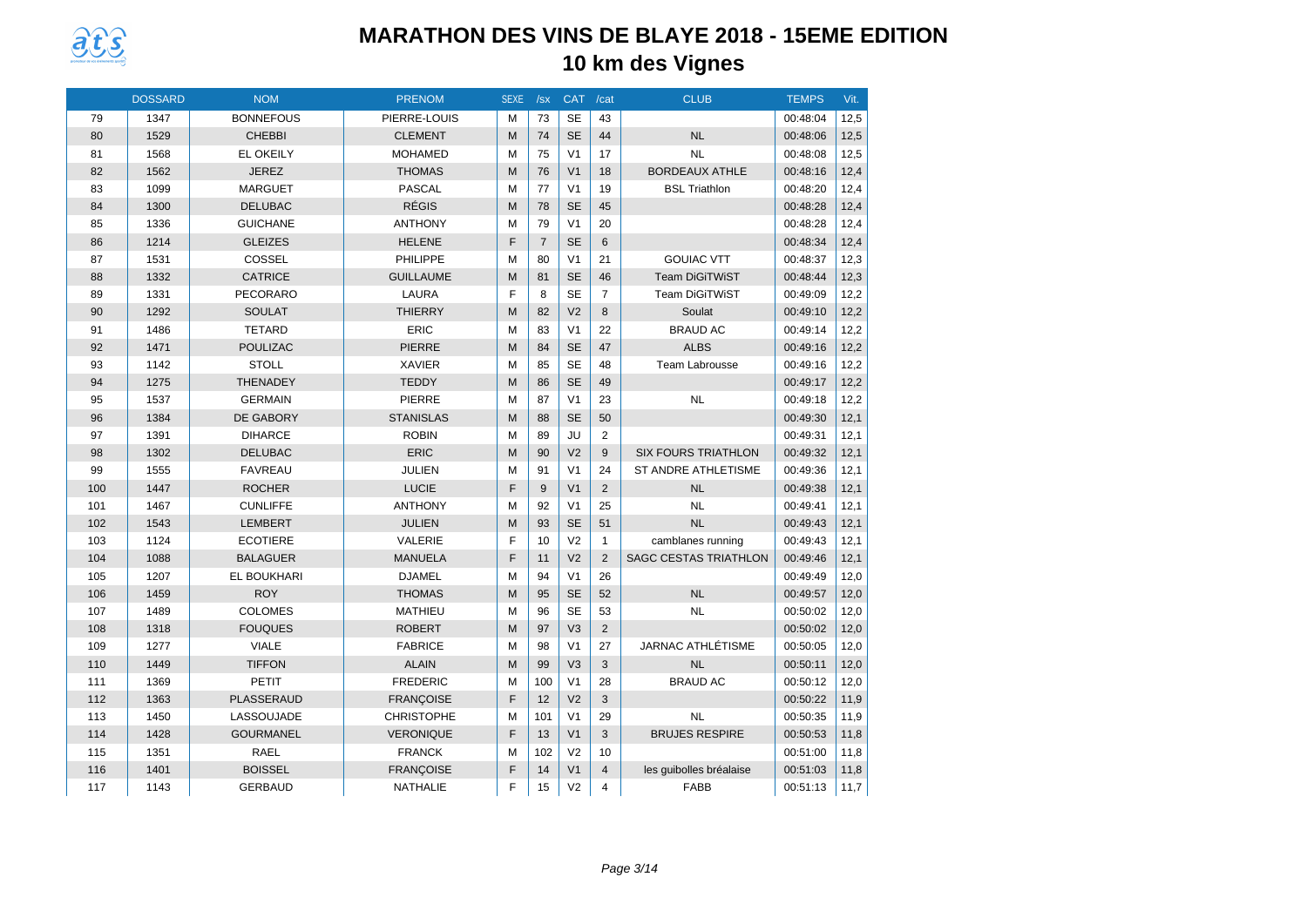

|     | <b>DOSSARD</b> | <b>NOM</b>               | <b>PRENOM</b>     | <b>SEXE</b> | /sx | CAT /cat       |                | <b>CLUB</b>         | <b>TEMPS</b> | Vit. |
|-----|----------------|--------------------------|-------------------|-------------|-----|----------------|----------------|---------------------|--------------|------|
| 118 | 1274           | <b>THENADEY</b>          | <b>PATRICK</b>    | M           | 103 | V <sub>2</sub> | 11             |                     | 00:51:13     | 11,7 |
| 119 | 1567           | <b>PISTRIN</b>           | <b>ANTHONY</b>    | M           | 104 | <b>SE</b>      | 54             | <b>NL</b>           | 00:51:19     | 11,7 |
| 120 | 1566           | <b>BORTOT</b>            | <b>DAVID</b>      | M           | 105 | <b>SE</b>      | 55             | <b>NL</b>           | 00:51:22     | 11,7 |
| 121 | 1270           | <b>COPPIN</b>            | <b>KEVIN</b>      | M           | 106 | <b>SE</b>      | 56             |                     | 00:51:29     | 11,7 |
| 122 | 1269           | <b>COLOMBET</b>          | <b>JOHAN</b>      | M           | 107 | ES             | 3              |                     | 00:51:30     | 11,7 |
| 123 | 1534           | <b>DINGHIN</b>           | <b>MARK</b>       | M           | 108 | V <sub>1</sub> | 30             | <b>NL</b>           | 00:51:32     | 11,6 |
| 124 | 1287           | <b>PERRE</b>             | <b>ESPINOLA</b>   | M           | 109 | V <sub>1</sub> | 31             |                     | 00:51:36     | 11,6 |
| 125 | 1067           | <b>VOROBIEFF</b>         | <b>DIMITRI</b>    | M           | 110 | V <sub>1</sub> | 32             | <b>CAEN RUNNERS</b> | 00:51:37     | 11,6 |
| 126 | 1431           | <b>PHILIPPE</b>          | <b>MARION</b>     | F           | 16  | <b>SE</b>      | 8              | <b>NL</b>           | 00:51:41     | 11,6 |
| 127 | 1236           | <b>VERGEOT</b>           | <b>STÉPHANE</b>   | M           | 111 | V <sub>1</sub> | 33             |                     | 00:51:42     | 11,6 |
| 128 | 1304           | <b>BOUCHAILA</b>         | <b>TEWFIK</b>     | M           | 112 | <b>SE</b>      | 57             |                     | 00:51:45     | 11,6 |
| 129 | 1206           | <b>BOUCHAILA</b>         | FAÏMA             | F           | 17  | V <sub>1</sub> | 5              |                     | 00:51:55     | 11,6 |
| 130 | 1413           | <b>KRIEG</b>             | <b>RODOLPHE</b>   | M           | 113 | V <sub>1</sub> | 34             |                     | 00:51:55     | 11,6 |
| 131 | 1271           | <b>DELAS</b>             | <b>VINCENT</b>    | M           | 114 | V <sub>1</sub> | 35             |                     | 00:52:04     | 11,5 |
| 132 | 1200           | <b>LAFON</b>             | <b>JULIEN</b>     | M           | 115 | ES             | $\overline{4}$ |                     | 00:52:05     | 11,5 |
| 133 | 1427           | <b>FRAGA</b>             | <b>DANIEL</b>     | M           | 116 | V <sub>1</sub> | 36             |                     | 00:52:07     | 11,5 |
| 134 | 1502           | <b>CAVELLEC</b>          | <b>ALEXANDRE</b>  | M           | 117 | <b>SE</b>      | 58             | <b>NL</b>           | 00:52:15     | 11,5 |
| 135 | 1299           | PEREZ                    | <b>MICKAEL</b>    | M           | 118 | <b>SE</b>      | 59             | <b>BAC</b>          | 00:52:20     | 11,5 |
| 136 | 1126           | <b>STAPPERS</b>          | <b>NICOLE</b>     | F           | 18  | <b>SE</b>      | 9              |                     | 00:52:29     | 11,4 |
| 137 | 1364           | SAINT-MARC               | <b>GILLES</b>     | M           | 119 | <b>SE</b>      | 60             |                     | 00:52:31     | 11,4 |
| 138 | 1478           | <b>BORDIN</b>            | <b>SERGE</b>      | M           | 120 | V <sub>3</sub> | $\overline{4}$ | <b>NL</b>           | 00:52:32     | 11,4 |
| 139 | 1261           | <b>BOFFELLI</b>          | <b>CHRISTOPHE</b> | M           | 121 | V <sub>1</sub> | 37             |                     | 00:52:34     | 11,4 |
| 140 | 1118           | <b>HYDIE</b>             | <b>CEDRIC</b>     | M           | 122 | V <sub>1</sub> | 38             |                     | 00:52:38     | 11,4 |
| 141 | 1190           | <b>AMORIM MOTA</b>       | <b>ANA RITA</b>   | F           | 19  | <b>SE</b>      | 10             |                     | 00:52:40     | 11,4 |
| 142 | 1514           | <b>PACOSTE</b>           | <b>VINCENT</b>    | M           | 123 | V <sub>1</sub> | 39             | <b>NL</b>           | 00:52:40     | 11,4 |
| 143 | 1058           | <b>TORRENS</b>           | <b>OLIVIER</b>    | M           | 124 | <b>SE</b>      | 61             |                     | 00:52:42     | 11,4 |
| 144 | 1495           | <b>DUCOMBS</b>           | <b>ALAIN</b>      | M           | 125 | V <sub>2</sub> | 12             | <b>NL</b>           | 00:52:46     | 11,4 |
| 145 | 1469           | <b>BERTEL</b>            | <b>SOPHIE</b>     | F           | 20  | V <sub>1</sub> | 6              | BERTEL AND CO       | 00:52:49     | 11,4 |
| 146 | 1392           | <b>BERTEL</b>            | <b>ROLAND</b>     | M           | 126 | V <sub>1</sub> | 40             |                     | 00:52:50     | 11,4 |
| 147 | 1453           | <b>ODIN</b>              | <b>XAVIER</b>     | M           | 127 | V <sub>2</sub> | 13             | <b>NL</b>           | 00:52:53     | 11,3 |
| 148 | 1095           | <b>MASSE</b>             | <b>MANON</b>      | F           | 21  | <b>SE</b>      | 11             |                     | 00:52:57     | 11,3 |
| 149 | 1326           | <b>MAYSONNAVE</b>        | <b>JEAN</b>       | M           | 128 | <b>SE</b>      | 62             |                     | 00:52:59     | 11,3 |
| 150 | 1499           | <b>GRENIER</b>           | <b>ALEXIS</b>     | M           | 129 | <b>SE</b>      | 63             | <b>NL</b>           | 00:52:59     | 11,3 |
| 151 | 1199           | <b>FEYRIT</b>            | <b>BERNARD</b>    | M           | 130 | V <sub>4</sub> | 2              | CHU SPORTS BORDEAUX | 00:53:05     | 11,3 |
| 152 | 1148           | <b>DOMINGUES MARTINS</b> | <b>PAULO</b>      | M           | 131 | V <sub>1</sub> | 41             |                     | 00:53:14     | 11,3 |
| 153 | 1278           | <b>SANOUS</b>            | <b>GILLES</b>     | M           | 132 | <b>SE</b>      | 64             |                     | 00:53:17     | 11,3 |
| 154 | 1432           | <b>POUZEAUD</b>          | <b>FREDERIC</b>   | M           | 133 | V <sub>1</sub> | 42             | <b>NL</b>           | 00:53:18     | 11,3 |
| 155 | 1433           | POUZEAUD                 | <b>CHLOE</b>      | F           | 22  | ES             | $\mathbf{1}$   | <b>NL</b>           | 00:53:18     | 11,3 |
| 156 | 1150           | <b>DUGARRY</b>           | <b>CORINNE</b>    | F           | 23  | <b>SE</b>      | 12             | <b>BRAUD AC</b>     | 00:53:24     | 11,2 |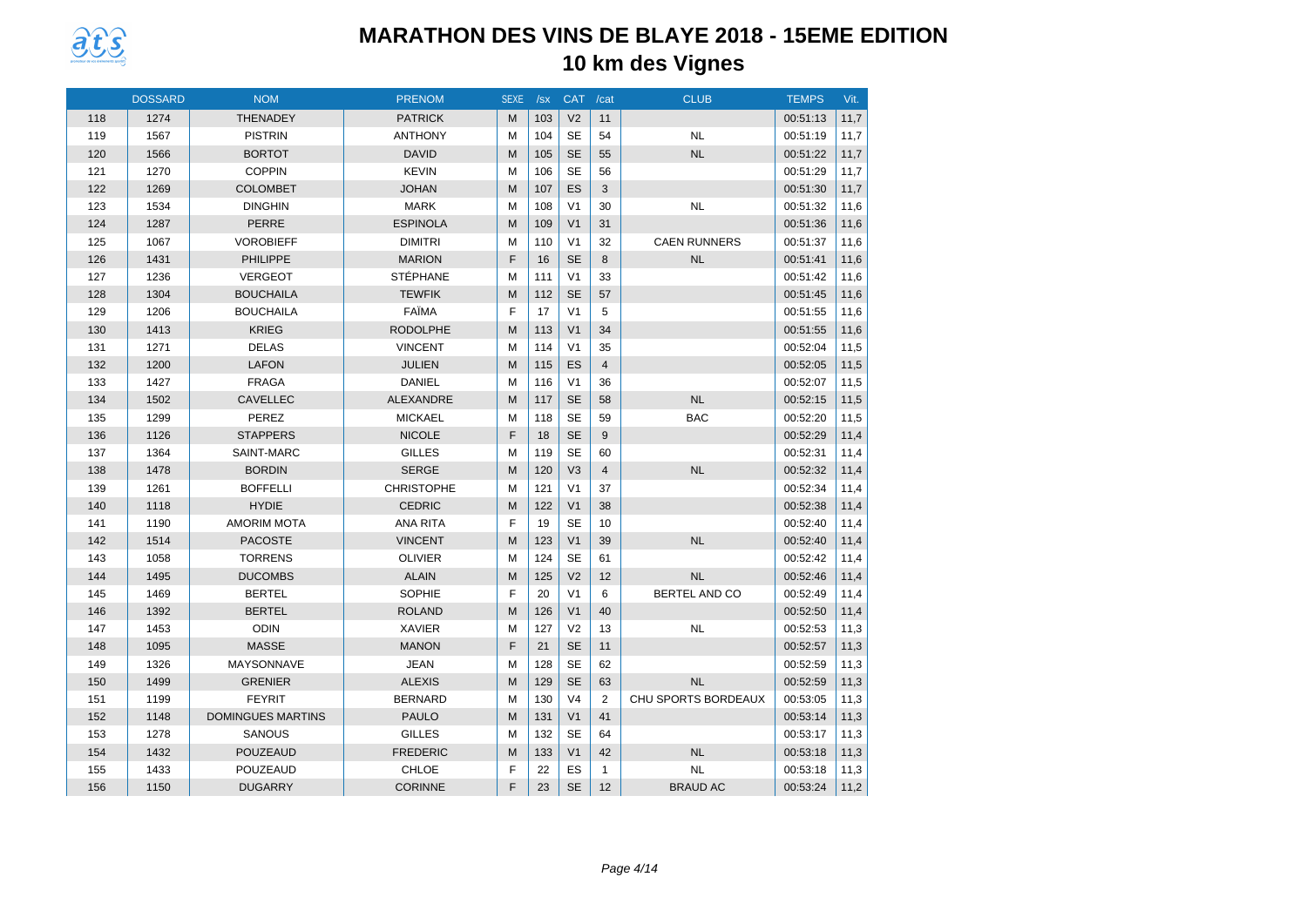

|     | <b>DOSSARD</b> | <b>NOM</b>          | <b>PRENOM</b>     | <b>SEXE</b> | /sx | <b>CAT</b>     | /cat           | <b>CLUB</b>       | <b>TEMPS</b> | Vit. |
|-----|----------------|---------------------|-------------------|-------------|-----|----------------|----------------|-------------------|--------------|------|
| 157 | 1426           | <b>LETELLIER</b>    | <b>LAURENT</b>    | M           | 134 | V <sub>2</sub> | 14             |                   | 00:53:26     | 11,2 |
| 158 | 1506           | <b>BENQUET</b>      | <b>JACQUES</b>    | M           | 135 | V <sub>2</sub> | 15             | <b>NL</b>         | 00:53:35     | 11,2 |
| 159 | 1100           | <b>ROST</b>         | <b>MICKAEL</b>    | M           | 136 | <b>SE</b>      | 65             |                   | 00:53:36     | 11,2 |
| 160 | 1535           | <b>DEUAUX</b>       | <b>THOMAS</b>     | M           | 137 | <b>SE</b>      | 66             | <b>NL</b>         | 00:53:37     | 11,2 |
| 161 | 1320           | <b>BERNALEAU</b>    | <b>CECILE</b>     | F           | 24  | <b>SE</b>      | 13             |                   | 00:53:38     | 11,2 |
| 162 | 1149           | <b>GABAS</b>        | <b>FABRICE</b>    | M           | 138 | V <sub>2</sub> | 16             |                   | 00:53:38     | 11,2 |
| 163 | 1463           | SAVINEAU            | <b>CHRISTOPHE</b> | M           | 139 | V <sub>1</sub> | 43             | <b>BRAUD AC</b>   | 00:53:41     | 11,2 |
| 164 | 1458           | <b>GABARD</b>       | <b>GAETAN</b>     | M           | 140 | <b>SE</b>      | 67             | NL                | 00:53:43     | 11,2 |
| 165 | 1178           | <b>CLERTON</b>      | <b>GERARD</b>     | M           | 141 | V <sub>3</sub> | 5              |                   | 00:53:44     | 11,2 |
| 166 | 1388           | <b>RAYMOND</b>      | <b>EMILIE</b>     | F           | 25  | <b>SE</b>      | 14             |                   | 00:53:46     | 11,2 |
| 167 | 1252           | <b>LAFOND</b>       | CARINE            | F           | 26  | V <sub>1</sub> | $\overline{7}$ | <b>AKRO BITUM</b> | 00:53:49     | 11,1 |
| 168 | 1158           | <b>SAULNIER</b>     | JÉRÔME            | M           | 142 | <b>SE</b>      | 68             |                   | 00:53:49     | 11,1 |
| 169 | 1528           | <b>CHERRIER</b>     | <b>ALEXIS</b>     | M           | 143 | <b>SE</b>      | 69             | <b>AS RUNNING</b> | 00:53:50     | 11,1 |
| 170 | 1362           | <b>MORO</b>         | <b>JEAN LUC</b>   | M           | 144 | V <sub>3</sub> | 6              |                   | 00:53:53     | 11,1 |
| 171 | 1452           | <b>DUQUEROX</b>     | <b>EMMANUEL</b>   | M           | 145 | V <sub>1</sub> | 44             | <b>NL</b>         | 00:54:01     | 11,1 |
| 172 | 1329           | <b>MASLIC</b>       | <b>OLIVIER</b>    | M           | 146 | <b>SE</b>      | 70             |                   | 00:54:04     | 11,1 |
| 173 | 1184           | <b>DELOMIER</b>     | <b>ETIENNE</b>    | M           | 147 | V <sub>3</sub> | $\overline{7}$ |                   | 00:54:05     | 11,1 |
| 174 | 1330           | <b>MASLIC</b>       | <b>GEORGES</b>    | M           | 148 | V <sub>3</sub> | 8              |                   | 00:54:06     | 11,1 |
| 175 | 1464           | <b>BOCQUIER</b>     | <b>FRANCIS</b>    | M           | 149 | V <sub>3</sub> | 9              | <b>NL</b>         | 00:54:07     | 11,1 |
| 176 | 1533           | <b>DINGHIN</b>      | <b>PAUL</b>       | M           | 150 | CA             | 3              | <b>NL</b>         | 00:54:08     | 11,1 |
| 177 | 1417           | <b>BOURIDEYS</b>    | <b>LAURENT</b>    | M           | 151 | V <sub>2</sub> | 17             |                   | 00:54:10     | 11,1 |
| 178 | 1038           | <b>MOREAU</b>       | <b>PATRICE</b>    | M           | 152 | V <sub>1</sub> | 45             | psa               | 00:54:10     | 11,1 |
| 179 | 1032           | <b>ALLOT</b>        | <b>DAMIEN</b>     | M           | 153 | V <sub>1</sub> | 46             | <b>PSA</b>        | 00:54:11     | 11,1 |
| 180 | 1510           | <b>MORA</b>         | <b>EFRAIN</b>     | M           | 154 | V <sub>1</sub> | 47             | <b>NL</b>         | 00:54:12     | 11,1 |
| 181 | 1272           | <b>MAZARI</b>       | <b>BRAHIM</b>     | M           | 155 | V <sub>1</sub> | 48             |                   | 00:54:17     | 11,1 |
| 182 | 1444           | <b>HERAUD</b>       | <b>JEREMY</b>     | M           | 156 | <b>SE</b>      | 71             | <b>NL</b>         | 00:54:21     | 11,0 |
| 183 | 1195           | <b>RENAUD</b>       | <b>SEVERINNE</b>  | F           | 27  | V <sub>1</sub> | 8              | <b>TEPACAP</b>    | 00:54:22     | 11,0 |
| 184 | 1196           | <b>ROSSETTO</b>     | <b>LAURENT</b>    | M           | 157 | <b>SE</b>      | 72             | <b>TEPACAP</b>    | 00:54:22     | 11,0 |
| 185 | 1394           | <b>ALINS</b>        | <b>FRANÇOIS</b>   | M           | 158 | V <sub>2</sub> | 18             |                   | 00:54:25     | 11,0 |
| 186 | 1153           | <b>POSENATO</b>     | <b>DORIAN</b>     | M           | 159 | JU             | 3              |                   | 00:54:43     | 11,0 |
| 187 | 1442           | <b>MOREAU</b>       | LOUIS             | M           | 160 | CA             | $\overline{4}$ | <b>NL</b>         | 00:54:56     | 10,9 |
| 188 | 1561           | <b>SUBILEAU</b>     | <b>PHILIPPE</b>   | M           | 161 | <b>SE</b>      | 73             | <b>NL</b>         | 00:54:58     | 10,9 |
| 189 | 1513           | <b>CHERRIER</b>     | <b>LAURENT</b>    | M           | 162 | V <sub>2</sub> | 19             | <b>NL</b>         | 00:54:58     | 10,9 |
| 190 | 1262           | <b>BOFFELLI</b>     | <b>VALERIE</b>    | F           | 28  | <b>SE</b>      | 15             |                   | 00:54:58     | 10,9 |
| 191 | 1424           | GRASSEAU            | <b>RÉGIS</b>      | M           | 163 | V <sub>1</sub> | 49             |                   | 00:54:59     | 10,9 |
| 192 | 1370           | <b>CLEMOT</b>       | OPHELIE           | F           | 29  | <b>SE</b>      | 16             |                   | 00:55:07     | 10,9 |
| 193 | 1101           | <b>BIJOU</b>        | <b>CHRISTINE</b>  | F           | 30  | V <sub>1</sub> | 9              |                   | 00:55:11     | 10,9 |
| 194 | 1440           | <b>DUMAS DELAGE</b> | <b>ALAIN</b>      | M           | 164 | V <sub>2</sub> | 20             | <b>NL</b>         | 00:55:17     | 10,9 |
| 195 | 1438           | <b>FRATANI</b>      | LYDIE             | F           | 31  | V <sub>2</sub> | 5              | <b>NL</b>         | 00:55:18     | 10,8 |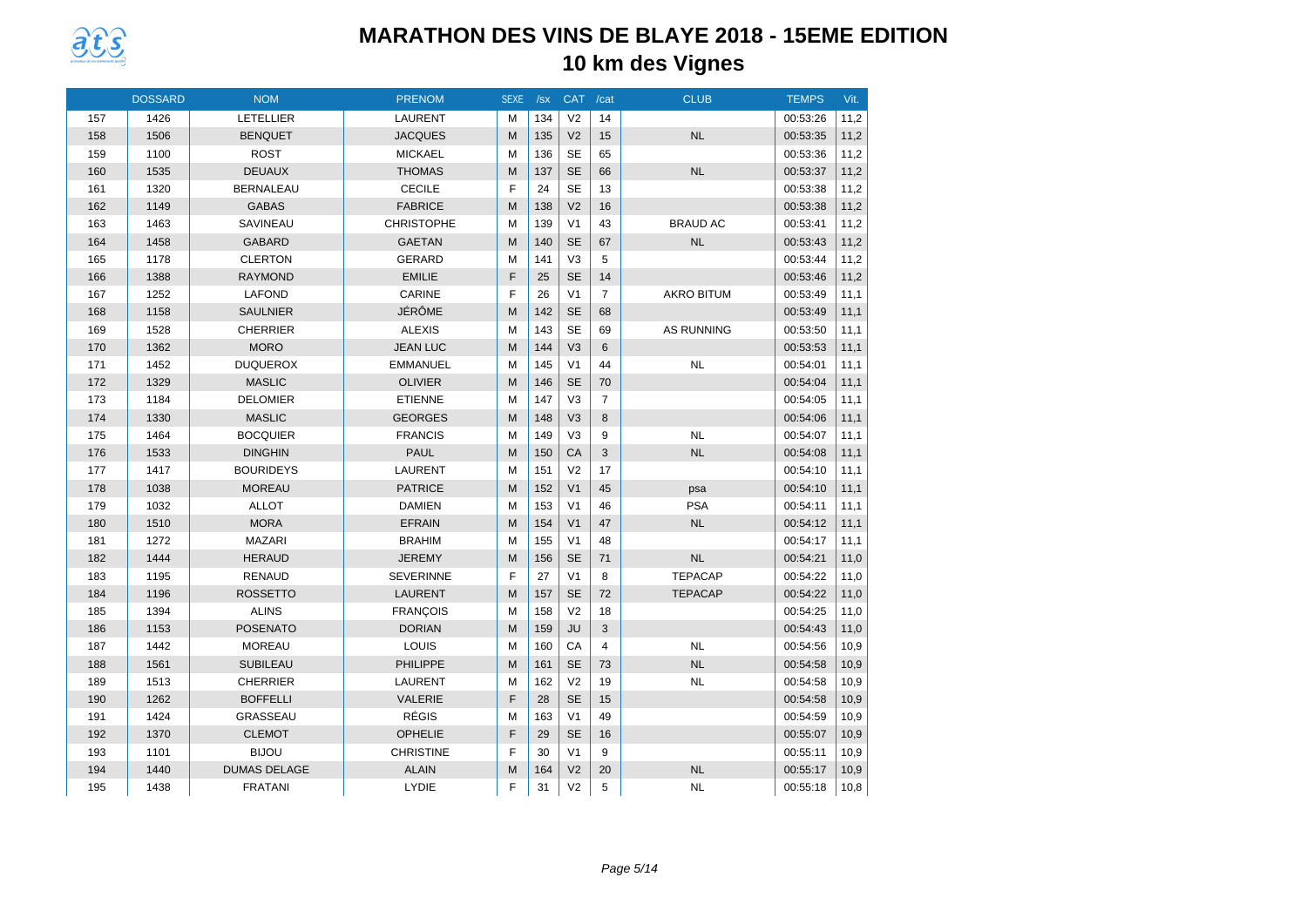

|     | <b>DOSSARD</b> | <b>NOM</b>        | <b>PRENOM</b>     | <b>SEXE</b> | /sx | <b>CAT</b>     | /cat           | <b>CLUB</b>                   | <b>TEMPS</b> | Vit. |
|-----|----------------|-------------------|-------------------|-------------|-----|----------------|----------------|-------------------------------|--------------|------|
| 196 | 1526           | <b>BELLAY</b>     | <b>CLEMENCE</b>   | F           | 32  | ES             | 2              | <b>TRIATHLON CLUB MONTOIS</b> | 00:55:21     | 10,8 |
| 197 | 1550           | <b>MASSE</b>      | <b>CHARLIE</b>    | M           | 165 | <b>SE</b>      | 74             | <b>NL</b>                     | 00:55:23     | 10,8 |
| 198 | 1249           | <b>GOUJON</b>     | <b>DAMIEN</b>     | M           | 166 | <b>SE</b>      | 75             |                               | 00:55:25     | 10,8 |
| 199 | 1232           | <b>PINET</b>      | <b>BRUNO</b>      | M           | 167 | V <sub>1</sub> | 50             |                               | 00:55:27     | 10,8 |
| 200 | 1517           | LE CADRE          | <b>ARMEL</b>      | M           | 168 | V <sub>2</sub> | 21             | <b>NL</b>                     | 00:55:29     | 10,8 |
| 201 | 1134           | <b>MANSENCAL</b>  | <b>PATRICK</b>    | M           | 169 | V <sub>2</sub> | 22             |                               | 00:55:30     | 10,8 |
| 202 | 1410           | <b>LAFON</b>      | <b>HUGO</b>       | M           | 170 | ES             | 5              |                               | 00:55:35     | 10,8 |
| 203 | 1501           | <b>FABRE</b>      | <b>YAN</b>        | M           | 171 | <b>SE</b>      | 76             | <b>NL</b>                     | 00:55:38     | 10,8 |
| 204 | 1155           | VANDAELE          | <b>DOMINIQUE</b>  | F           | 33  | V <sub>1</sub> | 10             |                               | 00:55:41     | 10,8 |
| 205 | 1520           | <b>VICTOR</b>     | <b>FLORENCE</b>   | F           | 34  | V <sub>2</sub> | 6              | <b>CLUB SUD OUEST</b>         | 00:55:51     | 10,7 |
| 206 | 1455           | <b>NARDOU</b>     | LILY              | F           | 35  | V <sub>3</sub> | $\mathbf{1}$   | <b>NL</b>                     | 00:55:58     | 10,7 |
| 207 | 1231           | <b>FRANCOUT</b>   | <b>THIERRY</b>    | M           | 172 | V <sub>2</sub> | 23             |                               | 00:56:12     | 10,7 |
| 208 | 1260           | <b>POTIER</b>     | <b>MARC</b>       | M           | 173 | V <sub>4</sub> | 3              |                               | 00:56:19     | 10,7 |
| 209 | 1294           | <b>CHAGNAUD</b>   | MATHIEU           | M           | 174 | <b>SE</b>      | 77             |                               | 00:56:28     | 10,6 |
| 210 | 1046           | <b>JOUANNEAU</b>  | <b>MYRIAM</b>     | F           | 36  | <b>SE</b>      | 17             |                               | 00:56:28     | 10,6 |
| 211 | 1524           | <b>RIBAL</b>      | ALEXANDRE         | M           | 175 | <b>SE</b>      | 78             | <b>ALBS</b>                   | 00:56:31     | 10,6 |
| 212 | 1226           | <b>ROUGERON</b>   | <b>JEAN-PAUL</b>  | M           | 176 | V <sub>1</sub> | 51             | Estuaire Athlétique Club      | 00:56:31     | 10,6 |
| 213 | 1319           | <b>FONTAINE</b>   | <b>MICHEL</b>     | M           | 177 | V <sub>2</sub> | 24             | JOGGING CLUB DE CHATEAUNEUF   | 00:56:34     | 10,6 |
| 214 | 1265           | <b>VERGNAUD</b>   | <b>DIDIER</b>     | M           | 178 | V <sub>2</sub> | 25             |                               | 00:56:35     | 10,6 |
| 215 | 1310           | <b>LOPES</b>      | <b>DANIEL</b>     | M           | 179 | V <sub>1</sub> | 52             |                               | 00:56:38     | 10,6 |
| 216 | 1313           | <b>CHARON</b>     | <b>BENOIT</b>     | M           | 180 | V <sub>1</sub> | 53             |                               | 00:56:40     | 10,6 |
| 217 | 1237           | <b>LAFON</b>      | <b>GERARD</b>     | M           | 181 | V <sub>3</sub> | 10             |                               | 00:56:48     | 10,6 |
| 218 | 1570           | <b>BEDIS</b>      | <b>JULIEN</b>     | M           | 182 | <b>SE</b>      | 79             | <b>NL</b>                     | 00:56:49     | 10,6 |
| 219 | 1569           | <b>DOUET</b>      | <b>YANN</b>       | M           | 183 | <b>SE</b>      | 80             | <b>NL</b>                     | 00:56:51     | 10,6 |
| 220 | 1399           | CHAGNAUD          | <b>ROMAIN</b>     | M           | 184 | ES             | 6              | Les Irréductibles Sigognaux   | 00:56:53     | 10,5 |
| 221 | 1115           | <b>ETCHEGARAY</b> | JÉRÉMIE           | M           | 185 | <b>SE</b>      | 81             |                               | 00:56:53     | 10,5 |
| 222 | 1386           | <b>FUSIL</b>      | <b>DAVID</b>      | M           | 186 | V <sub>1</sub> | 54             |                               | 00:56:54     | 10,5 |
| 223 | 1164           | <b>BOURCEAU</b>   | <b>WILFRIED</b>   | M           | 187 | <b>SE</b>      | 82             |                               | 00:56:55     | 10,5 |
| 224 | 1251           | <b>ROY</b>        | <b>FRANCIS</b>    | M           | 188 | V <sub>3</sub> | 11             | Pian Sport Evasion            | 00:56:57     | 10,5 |
| 225 | 1194           | <b>GOMEZ</b>      | ARNAUD            | M           | 189 | V <sub>1</sub> | 55             | <b>TEPACAP</b>                | 00:57:02     | 10,5 |
| 226 | 1530           | <b>LEVEFRE</b>    | <b>LUCIE</b>      | M           | 190 | <b>SE</b>      | 83             | <b>NL</b>                     | 00:57:03     | 10,5 |
| 227 | 1191           | <b>PAVY</b>       | <b>CHRISTOPHE</b> | M           | 191 | V <sub>1</sub> | 56             |                               | 00:57:03     | 10,5 |
| 228 | 1097           | <b>BELLION</b>    | <b>STEPHANE</b>   | M           | 192 | V <sub>1</sub> | 57             | Les Irréductibles Sigognaux   | 00:57:04     | 10,5 |
| 229 | 1420           | <b>EYRAUD</b>     | <b>XAVIER</b>     | M           | 193 | V <sub>1</sub> | 58             |                               | 00:57:05     | 10,5 |
| 230 | 1404           | <b>DUSTRIT</b>    | <b>FRÉDÉRIC</b>   | M           | 194 | V <sub>1</sub> | 59             | <b>BRAUD AC</b>               | 00:57:09     | 10,5 |
| 231 | 1086           | <b>COUTIN</b>     | <b>STEPHANE</b>   | M           | 195 | V <sub>1</sub> | 60             | Les Irréductibles Sigognaux   | 00:57:19     | 10,5 |
| 232 | 1341           | <b>DELSOL</b>     | <b>MICHEL</b>     | M           | 196 | V <sub>2</sub> | 26             |                               | 00:57:22     | 10,5 |
| 233 | 1406           | <b>GRONDIN</b>    | <b>MONIQUE</b>    | F           | 37  | V <sub>2</sub> | $\overline{7}$ | ASPTT VENDEE COURSE A PIED    | 00:57:24     | 10,5 |
| 234 | 1385           | <b>LAURENT</b>    | <b>CHANTAL</b>    | F           | 38  | V <sub>3</sub> | $\overline{2}$ |                               | 00:57:27     | 10,4 |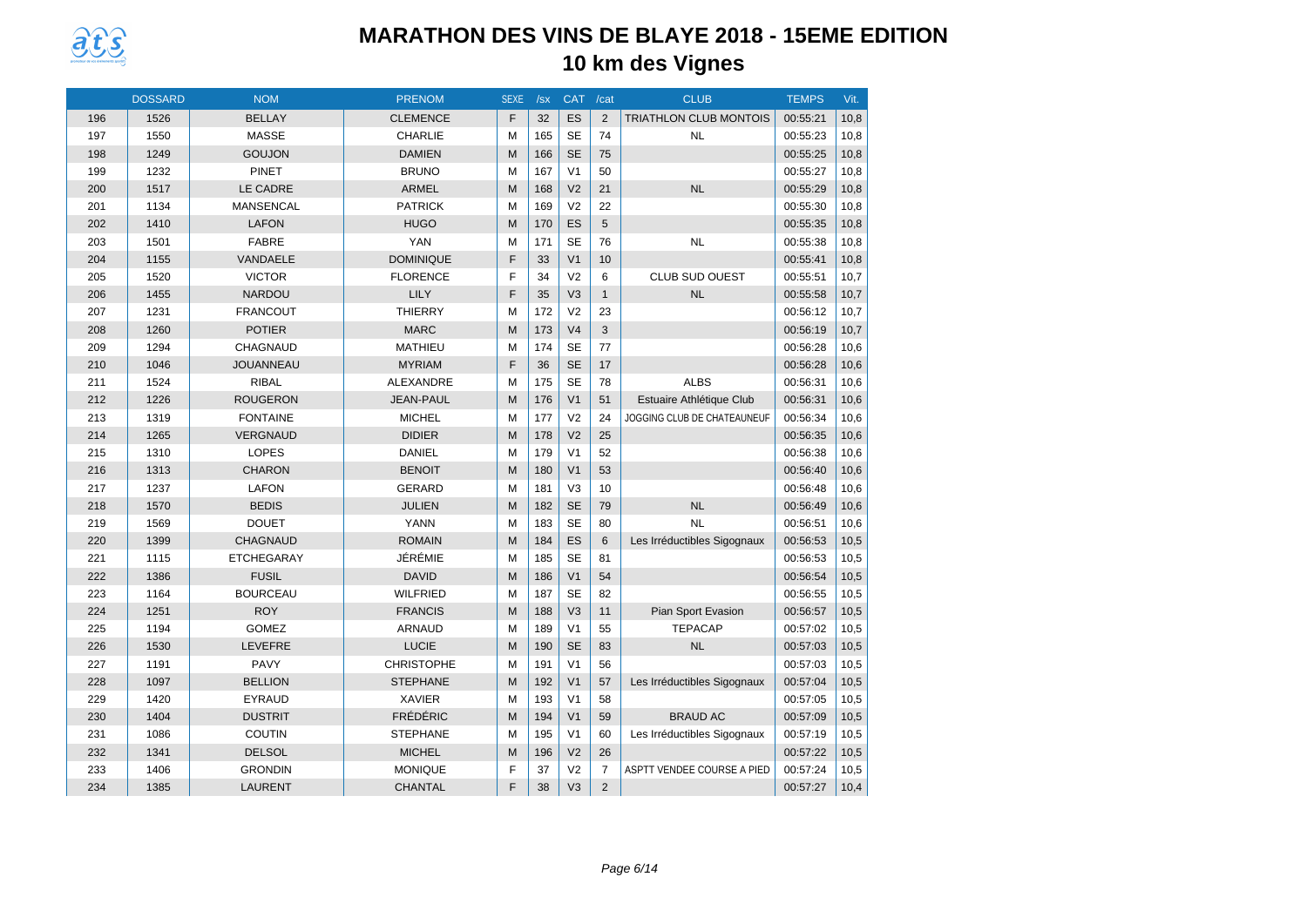

|     | <b>DOSSARD</b> | <b>NOM</b>         | <b>PRENOM</b>       | <b>SEXE</b> | /sx | <b>CAT</b>     | /cat           | <b>CLUB</b>                       | <b>TEMPS</b> | Vit. |
|-----|----------------|--------------------|---------------------|-------------|-----|----------------|----------------|-----------------------------------|--------------|------|
| 235 | 1171           | <b>FOUQUES</b>     | <b>EMMANUELLE</b>   | F           | 39  | V <sub>2</sub> | 8              |                                   | 00:57:37     | 10,4 |
| 236 | 1327           | <b>DIEUDONNÉ</b>   | <b>JEAN-MARIE</b>   | M           | 197 | V <sub>3</sub> | 12             |                                   | 00:57:39     | 10,4 |
| 237 | 1425           | <b>BERNETTES</b>   | <b>LIONEL</b>       | M           | 198 | V <sub>2</sub> | 27             |                                   | 00:57:40     | 10,4 |
| 238 | 1268           | <b>WASTIAUX</b>    | <b>DIDIER</b>       | M           | 199 | V <sub>1</sub> | 61             |                                   | 00:57:41     | 10,4 |
| 239 | 1257           | <b>MONTEAUD</b>    | <b>DANIEL</b>       | M           | 200 | V <sub>4</sub> | $\overline{4}$ |                                   | 00:57:42     | 10,4 |
| 240 | 1525           | <b>RODRIGUES</b>   | <b>FLAVIA ANAIS</b> | F           | 40  | <b>SE</b>      | 18             | <b>ALBS</b>                       | 00:57:50     | 10,4 |
| 241 | 1017           | <b>POSENATO</b>    | <b>ANNE</b>         | F           | 41  | V <sub>2</sub> | 9              |                                   | 00:57:50     | 10,4 |
| 242 | 1335           | <b>LEGRIS</b>      | <b>BENJAMIN</b>     | M           | 201 | <b>SE</b>      | 84             |                                   | 00:58:02     | 10,3 |
| 243 | 1018           | <b>BLANQUART</b>   | <b>BRUNO</b>        | M           | 202 | V <sub>2</sub> | 28             |                                   | 00:58:07     | 10,3 |
| 244 | 1403           | <b>SOULET</b>      | QUITTERIE           | F           | 42  | V <sub>1</sub> | 11             |                                   | 00:58:10     | 10,3 |
| 245 | 1387           | <b>ERIT</b>        | <b>GENEVIÈVE</b>    | F           | 43  | V <sub>2</sub> | 10             |                                   | 00:58:11     | 10,3 |
| 246 | 1479           | <b>SOULET</b>      | <b>MICHEL</b>       | M           | 203 | V <sub>2</sub> | 29             | <b>NL</b>                         | 00:58:11     | 10,3 |
| 247 | 1137           | <b>PAUGER</b>      | <b>CHRISTELLE</b>   | F           | 44  | <b>SE</b>      | 19             |                                   | 00:58:13     | 10,3 |
| 248 | 1212           | <b>CLAVREUL</b>    | <b>KERYANN</b>      | M           | 204 | CA             | 5              |                                   | 00:58:16     | 10,3 |
| 249 | 1098           | <b>MARGUET</b>     | MARLENE             | F           | 45  | ES             | 3              | <b>BSL Triathlon</b>              | 00:58:17     | 10,3 |
| 250 | 1350           | <b>MINARD</b>      | <b>THIERRY</b>      | M           | 205 | V <sub>1</sub> | 62             |                                   | 00:58:19     | 10,3 |
| 251 | 1230           | <b>TREUILLER</b>   | <b>JACQUELINE</b>   | F           | 46  | V <sub>2</sub> | 11             | 17 SOUPAPES                       | 00:58:20     | 10,3 |
| 252 | 1104           | <b>BRISSEAU</b>    | <b>EMELINE</b>      | E           | 47  | V <sub>1</sub> | 12             | <b>BRISSEAU</b>                   | 00:58:24     | 10,3 |
| 253 | 1103           | LE PORT            | <b>STÉPHANE</b>     | M           | 206 | V <sub>2</sub> | 30             |                                   | 00:58:25     | 10,3 |
| 254 | 1030           | <b>THOMAS</b>      | <b>JEAN PIERRE</b>  | M           | 207 | V <sub>3</sub> | 13             | <b>COPAIN COUREUR QUESTEMBERT</b> | 00:58:28     | 10,3 |
| 255 | 1564           | <b>CHARDAT</b>     | <b>EDOUARD</b>      | M           | 208 | <b>SE</b>      | 85             | LABROUSSE                         | 00:58:34     | 10,2 |
| 256 | 1125           | <b>STAPPERS</b>    | <b>PAULINE</b>      | F           | 48  | <b>SE</b>      | 20             |                                   | 00:58:41     | 10,2 |
| 257 | 1259           | <b>MOURANY</b>     | SANDRINE            | F           | 49  | V <sub>2</sub> | 12             |                                   | 00:58:43     | 10,2 |
| 258 | 1487           | <b>BAUDOIN</b>     | <b>LUC</b>          | M           | 209 | V <sub>1</sub> | 63             | <b>NL</b>                         | 00:58:43     | 10,2 |
| 259 | 1193           | CASES              | <b>CLÉMENT</b>      | M           | 210 | <b>SE</b>      | 86             |                                   | 00:58:44     | 10,2 |
| 260 | 1407           | <b>DOUE</b>        | <b>FRÉDERIC</b>     | M           | 211 | V <sub>2</sub> | 31             |                                   | 00:58:47     | 10,2 |
| 261 | 1515           | <b>JIMENEZ</b>     | <b>JEAN MANUEL</b>  | M           | 212 | <b>SE</b>      | 87             | <b>NL</b>                         | 00:58:48     | 10,2 |
| 262 | 1197           | <b>PICAVET</b>     | <b>SANDRINE</b>     | F           | 50  | V <sub>1</sub> | 13             | <b>TEPACAP</b>                    | 00:58:50     | 10,2 |
| 263 | 1279           | <b>FONTANEL</b>    | <b>DAVID</b>        | M           | 213 | <b>SE</b>      | 88             |                                   | 00:58:50     | 10,2 |
| 264 | 1065           | <b>JUNCA</b>       | <b>LUDOVIC</b>      | M           | 214 | <b>SE</b>      | 89             |                                   | 00:58:58     | 10,2 |
| 265 | 1358           | <b>DARTIGOLLES</b> | <b>DANIEL</b>       | M           | 215 | V <sub>2</sub> | 32             |                                   | 00:59:00     | 10,2 |
| 266 | 1160           | <b>HOAREAU</b>     | <b>SÉBASTIEN</b>    | M           | 216 | V <sub>1</sub> | 64             |                                   | 00:59:00     | 10,2 |
| 267 | 1371           | <b>VEZIN</b>       | <b>MAEVA</b>        | F           | 51  | <b>SE</b>      | 21             |                                   | 00:59:05     | 10,2 |
| 268 | 1291           | <b>SOULAT</b>      | <b>MARTINE</b>      | F           | 52  | V <sub>2</sub> | 13             | Soulat                            | 00:59:06     | 10,2 |
| 269 | 1227           | PERALI             | AMELIE              | F           | 53  | <b>SE</b>      | 22             |                                   | 00:59:13     | 10,1 |
| 270 | 1132           | <b>CHOLLET</b>     | <b>DAVID</b>        | M           | 217 | V <sub>1</sub> | 65             |                                   | 00:59:15     | 10,1 |
| 271 | 1297           | <b>PASCAL</b>      | <b>LOUISE</b>       | F           | 54  | <b>SE</b>      | 23             |                                   | 00:59:18     | 10,1 |
| 272 | 1296           | <b>MENTION</b>     | <b>THOMAS</b>       | M           | 218 | <b>SE</b>      | 90             |                                   | 00:59:19     | 10,1 |
| 273 | 1553           | <b>HORAUD</b>      | AMELIE              | F           | 55  | ES             | 4              | NL                                | 00:59:19     | 10,1 |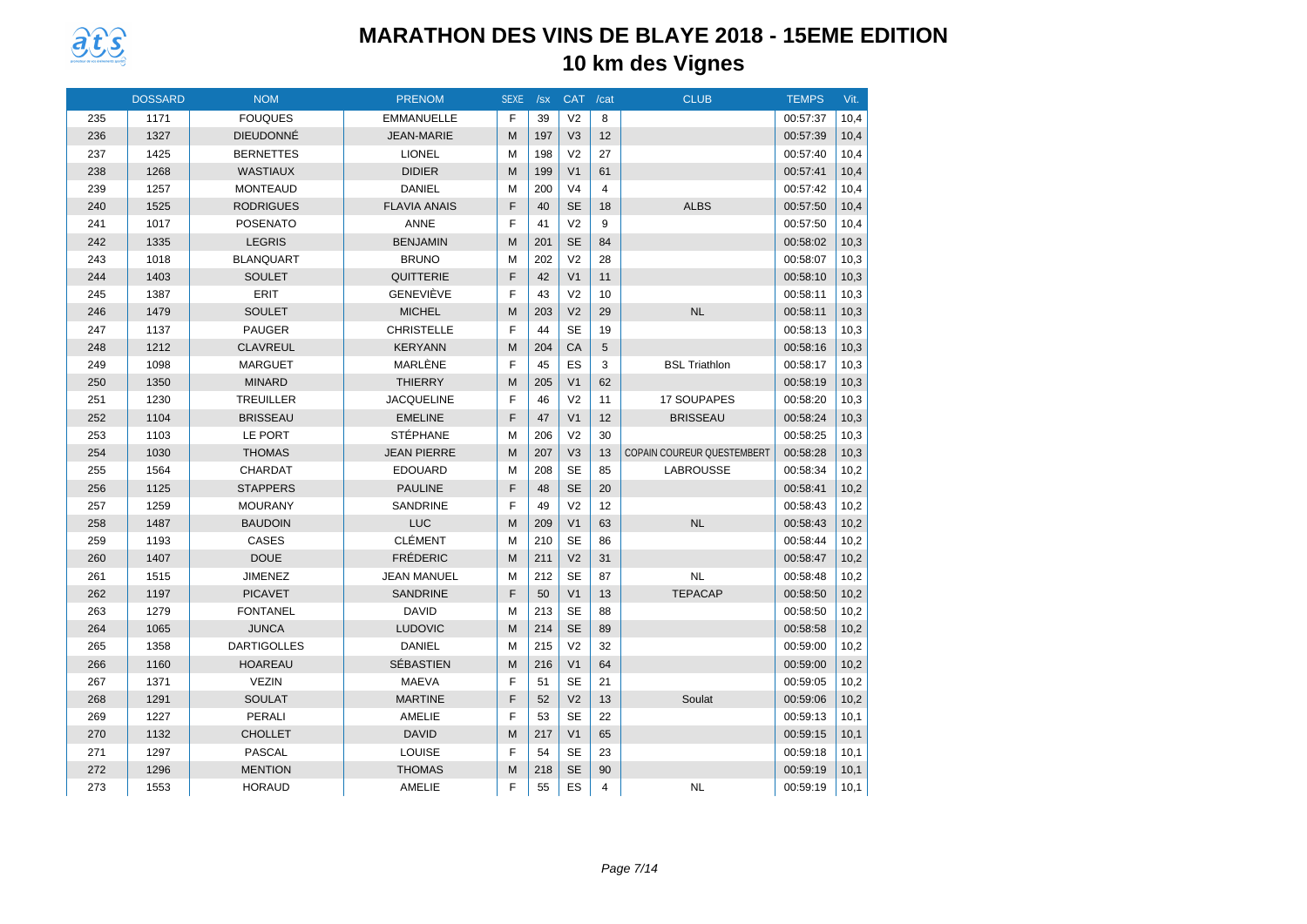

|     | <b>DOSSARD</b> | <b>NOM</b>              | <b>PRENOM</b>     | <b>SEXE</b> | /sx | <b>CAT</b>     | /cat           | <b>CLUB</b>                 | <b>TEMPS</b> | Vit. |
|-----|----------------|-------------------------|-------------------|-------------|-----|----------------|----------------|-----------------------------|--------------|------|
| 274 | 1552           | <b>HORAUD</b>           | <b>YANIS</b>      | M           | 219 | V <sub>1</sub> | 66             | <b>NL</b>                   | 00:59:20     | 10,1 |
| 275 | 1395           | <b>IPOUTCHA</b>         | <b>THOMAS</b>     | м           | 220 | ES             | $\overline{7}$ |                             | 00:59:30     | 10,1 |
| 276 | 1204           | EL BOUKHARI CHEVALARIAS | <b>FATIMA</b>     | F           | 56  | V <sub>1</sub> | 14             |                             | 00:59:36     | 10,1 |
| 277 | 1208           | EL BOUKHARI             | <b>RACHID</b>     | M           | 221 | V <sub>1</sub> | 67             |                             | 00:59:38     | 10,1 |
| 278 | 1334           | <b>RALUY</b>            | <b>EDOUARD</b>    | M           | 222 | V <sub>3</sub> | 14             |                             | 00:59:50     | 10,0 |
| 279 | 1484           | <b>PONT</b>             | LUCIE             | F           | 57  | <b>SE</b>      | 24             | <b>NL</b>                   | 00:59:53     | 10,0 |
| 280 | 1539           | <b>RAEL</b>             | <b>JONATHAN</b>   | M           | 223 | <b>SE</b>      | 91             | <b>NL</b>                   | 00:59:56     | 10,0 |
| 281 | 1217           | <b>BALCAEN</b>          | MARIE-PIERRE      | F           | 58  | V <sub>2</sub> | 14             | iRun Waterloo Belgique      | 01:00:02     | 10,0 |
| 282 | 1049           | <b>HOFER</b>            | <b>MICHAËL</b>    | M           | 224 | V <sub>2</sub> | 33             |                             | 01:00:07     | 10,0 |
| 283 | 1222           | LATORRE                 | <b>SANDRA</b>     | F           | 59  | V <sub>1</sub> | 15             |                             | 01:00:14     | 10,0 |
| 284 | 1451           | LASSOUJADE              | <b>MAGALI</b>     | F           | 60  | V <sub>1</sub> | 16             | <b>NL</b>                   | 01:00:18     | 9,9  |
| 285 | 1405           | <b>ROUSSEAU</b>         | <b>CHRISTOPHE</b> | M           | 225 | V <sub>2</sub> | 34             |                             | 01:00:23     | 9,9  |
| 286 | 1168           | <b>NORMAND</b>          | <b>NICOLE</b>     | F           | 61  | V <sub>2</sub> | 15             |                             | 01:00:25     | 9,9  |
| 287 | 1055           | <b>NICOTERA</b>         | <b>SEBASTIEN</b>  | M           | 226 | <b>SE</b>      | 92             |                             | 01:00:32     | 9,9  |
| 288 | 1344           | SAUVAGE                 | ANGÉLIQUE         | F           | 62  | <b>SE</b>      | 25             |                             | 01:00:34     | 9,9  |
| 289 | 1218           | <b>GRIEUMARD</b>        | ORIANE            | F           | 63  | V <sub>1</sub> | 17             |                             | 01:00:41     | 9,9  |
| 290 | 1220           | PLASSEAU                | <b>LUDIVINE</b>   | F           | 64  | V <sub>1</sub> | 18             |                             | 01:00:42     | 9,9  |
| 291 | 1130           | <b>SOLIGNAC</b>         | JULIE             | F           | 65  | <b>SE</b>      | 26             |                             | 01:00:46     | 9.9  |
| 292 | 1072           | <b>SCHIKOWSKY</b>       | <b>SONIA</b>      | F           | 66  | V <sub>1</sub> | 19             |                             | 01:00:48     | 9,9  |
| 293 | 1235           | <b>BONNENFANT</b>       | <b>PATRICIA</b>   | F           | 67  | V <sub>2</sub> | 16             |                             | 01:00:54     | 9,9  |
| 294 | 1087           | <b>POURPOINT</b>        | <b>ANNICK</b>     | F           | 68  | V <sub>2</sub> | 17             | Les Irréductibles Sigognaux | 01:00:57     | 9,8  |
| 295 | 1381           | <b>DUMONTIER</b>        | ADELINE           | F           | 69  | <b>SE</b>      | 27             |                             | 01:01:02     | 9,8  |
| 296 | 1047           | <b>ROUGERIE</b>         | <b>RÉGIS</b>      | M           | 227 | V <sub>1</sub> | 68             |                             | 01:01:05     | 9,8  |
| 297 | 1112           | <b>DROCHON</b>          | <b>YANNICK</b>    | M           | 228 | V <sub>2</sub> | 35             |                             | 01:01:07     | 9,8  |
| 298 | 1026           | <b>CLAVREUL</b>         | <b>CYRILLE</b>    | M           | 229 | V <sub>1</sub> | 69             |                             | 01:01:07     | 9,8  |
| 299 | 1312           | CHAPUY                  | <b>XAVIER</b>     | M           | 230 | V <sub>1</sub> | 70             |                             | 01:01:10     | 9,8  |
| 300 | 1225           | <b>JACQUET</b>          | <b>BENOIT</b>     | M           | 231 | <b>SE</b>      | 93             |                             | 01:01:12     | 9,8  |
| 301 | 1398           | <b>GRILLET</b>          | <b>BERANGERE</b>  | F           | 70  | V <sub>1</sub> | 20             |                             | 01:01:20     | 9,8  |
| 302 | 1135           | <b>SEGUIN</b>           | <b>DANIEL</b>     | M           | 232 | V <sub>4</sub> | 5              | PASS J'AIME COURIR          | 01:01:20     | 9,8  |
| 303 | 1397           | <b>SEGUIN</b>           | <b>DAVID</b>      | M           | 233 | V <sub>1</sub> | 71             |                             | 01:01:20     | 9,8  |
| 304 | 1465           | <b>BARDIN</b>           | <b>FREDERIC</b>   | M           | 234 | V <sub>2</sub> | 36             | <b>NL</b>                   | 01:01:22     | 9,8  |
| 305 | 1114           | <b>ROUGERIE</b>         | GAËLLE            | F           | 71  | V <sub>1</sub> | 21             | STADE RENNAIS ATHLETISME*   | 01:01:25     | 9,8  |
| 306 | 1322           | <b>CLAUSS</b>           | <b>CÉLINE</b>     | F           | 72  | <b>SE</b>      | 28             |                             | 01:01:27     | 9,8  |
| 307 | 1305           | GAYE                    | <b>MELANIE</b>    | F           | 73  | <b>SE</b>      | 29             |                             | 01:01:28     | 9,8  |
| 308 | 1180           | <b>HERAUD</b>           | JÉRÔME            | M           | 235 | V <sub>1</sub> | 72             |                             | 01:01:29     | 9,8  |
| 309 | 1181           | LAUZEL                  | NATHALIE          | F           | 74  | V <sub>1</sub> | 22             |                             | 01:01:30     | 9,8  |
| 310 | 1066           | <b>ALLO</b>             | <b>MARIE</b>      | F           | 75  | <b>SE</b>      | 30             |                             | 01:01:39     | 9,7  |
| 311 | 1461           | SANCHEZ                 | SONIA             | M           | 236 | <b>SE</b>      | 94             | <b>NL</b>                   | 01:01:49     | 9,7  |
| 312 | 1073           | <b>FREVILLE</b>         | <b>ELSA</b>       | F           | 76  | V <sub>1</sub> | 23             |                             | 01:01:52     | 9,7  |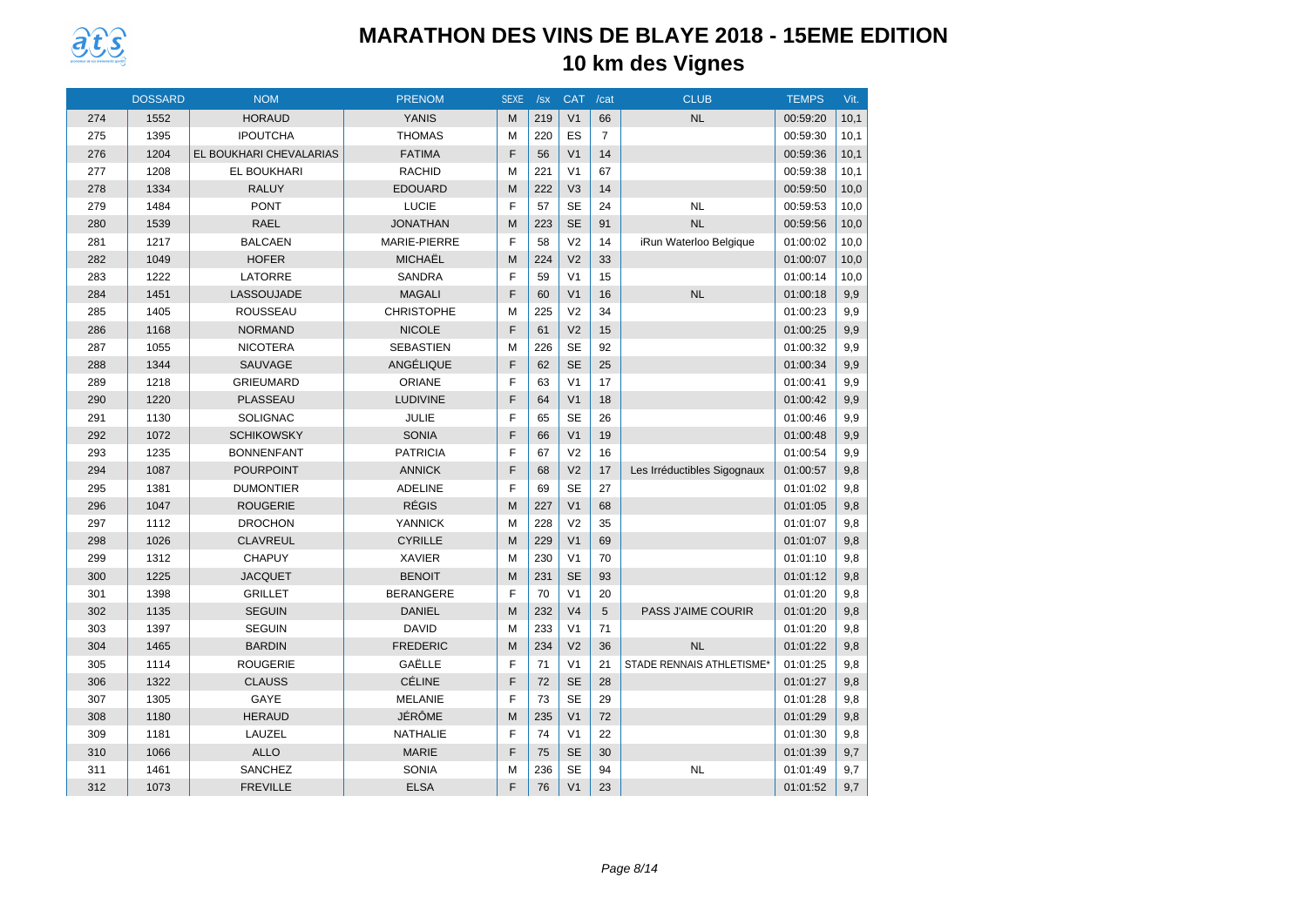

|     | <b>DOSSARD</b> | <b>NOM</b>       | <b>PRENOM</b>        | <b>SEXE</b> | /sx | <b>CAT</b>     | /cat | <b>CLUB</b>                 | <b>TEMPS</b> | Vit. |
|-----|----------------|------------------|----------------------|-------------|-----|----------------|------|-----------------------------|--------------|------|
| 313 | 1074           | <b>ROUGERIE</b>  | <b>SANDRINE</b>      | F           | 77  | <b>SE</b>      | 31   |                             | 01:01:59     | 9,7  |
| 314 | 1192           | <b>BRUN</b>      | <b>ROXANE</b>        | F           | 78  | <b>SE</b>      | 32   |                             | 01:02:18     | 9,6  |
| 315 | 1354           | <b>DONIS</b>     | <b>DORINE</b>        | F           | 79  | V <sub>1</sub> | 24   | <b>ASSO LAURETTE FUGAIN</b> | 01:02:31     | 9.6  |
| 316 | 1162           | <b>BOUYER</b>    | <b>ARNAUD</b>        | M           | 237 | <b>SE</b>      | 95   |                             | 01:02:41     | 9,6  |
| 317 | 1167           | <b>NORMAND</b>   | <b>PATRICK</b>       | M           | 238 | V <sub>3</sub> | 15   |                             | 01:02:42     | 9,6  |
| 318 | 1161           | <b>MORIN</b>     | <b>FABIEN</b>        | M           | 239 | V <sub>1</sub> | 73   |                             | 01:02:42     | 9,6  |
| 319 | 1203           | <b>TERMINET</b>  | <b>ISABELLE</b>      | F           | 80  | V <sub>2</sub> | 18   | Les Irréductibles Sigognaux | 01:02:47     | 9.6  |
| 320 | 1298           | LALANNE          | <b>AUDREY</b>        | F           | 81  | <b>SE</b>      | 33   | <b>CE SAFT</b>              | 01:02:50     | 9,5  |
| 321 | 1548           | <b>DESSEME</b>   | <b>HUGUES</b>        | M           | 240 | V <sub>1</sub> | 74   | <b>NL</b>                   | 01:02:52     | 9,5  |
| 322 | 1081           | <b>CRAOUYEUR</b> | <b>MARC</b>          | M           | 241 | V <sub>2</sub> | 37   | <b>ECA 17</b>               | 01:02:52     | 9,5  |
| 323 | 1549           | <b>DESSEME</b>   | <b>SOPHIE</b>        | E           | 82  | V <sub>1</sub> | 25   | <b>NL</b>                   | 01:02:52     | 9,5  |
| 324 | 1437           | <b>ROBIN</b>     | <b>ELODIE</b>        | F           | 83  | <b>SE</b>      | 34   | <b>TEAM LABROUSSE</b>       | 01:02:57     | 9,5  |
| 325 | 1389           | <b>DROMARD</b>   | <b>CHRISTELLE</b>    | F           | 84  | V <sub>1</sub> | 26   |                             | 01:02:59     | 9,5  |
| 326 | 1201           | <b>ROBERT</b>    | <b>JEAN-MICHEL</b>   | M           | 242 | V <sub>2</sub> | 38   | Les Irréductibles Sigognaux | 01:03:01     | 9,5  |
| 327 | 1429           | SOLACROUP        | <b>RENAUD</b>        | M           | 243 | <b>SE</b>      | 96   | <b>NL</b>                   | 01:03:02     | 9,5  |
| 328 | 1179           | <b>ROUX</b>      | <b>CHRISTOPHE</b>    | M           | 244 | V <sub>1</sub> | 75   |                             | 01:03:04     | 9,5  |
| 329 | 1409           | <b>BELLOT</b>    | <b>JEAN PHILIPPE</b> | M           | 245 | V <sub>2</sub> | 39   |                             | 01:03:07     | 9,5  |
| 330 | 1563           | <b>DURAND</b>    | <b>MATHILDE</b>      | F           | 85  | <b>SE</b>      | 35   | <b>LABROUSSE</b>            | 01:03:11     | 9,5  |
| 331 | 1174           | <b>SUREAU</b>    | <b>MARINE</b>        | F           | 86  | ES             | 5    |                             | 01:03:12     | 9,5  |
| 332 | 1482           | <b>TOULLIER</b>  | <b>AGNES</b>         | F           | 87  | <b>SE</b>      | 36   | NL                          | 01:03:18     | 9,5  |
| 333 | 1219           | <b>BRAZ</b>      | SOPHIE               | F           | 88  | V <sub>1</sub> | 27   |                             | 01:03:19     | 9,5  |
| 334 | 1003           | <b>GOEBAU</b>    | <b>VALERIE</b>       | F           | 89  | V <sub>2</sub> | 19   |                             | 01:03:30     | 9,4  |
| 335 | 1004           | <b>BOUQUET</b>   | LOIC                 | M           | 246 | V <sub>2</sub> | 40   |                             | 01:03:30     | 9,4  |
| 336 | 1293           | <b>CHAGNAUD</b>  | <b>DIDIER</b>        | M           | 247 | V <sub>2</sub> | 41   |                             | 01:03:46     | 9,4  |
| 337 | 1396           | <b>ALIX</b>      | <b>BRUNO</b>         | M           | 248 | V <sub>1</sub> | 76   |                             | 01:03:51     | 9.4  |
| 338 | 1466           | <b>VINCENOT</b>  | <b>MATTHIAS</b>      | M           | 249 | <b>SE</b>      | 97   | NL                          | 01:03:54     | 9,4  |
| 339 | 1263           | <b>BRON</b>      | <b>JEAN MICHEL</b>   | M           | 250 | V <sub>2</sub> | 42   |                             | 01:04:00     | 9,4  |
| 340 | 1266           | <b>PRAT</b>      | <b>STEPHANIE</b>     | F           | 90  | <b>SE</b>      | 37   | A2                          | 01:04:07     | 9,4  |
| 341 | 1359           | <b>DUBOURG</b>   | <b>NICOLAS</b>       | M           | 251 | <b>SE</b>      | 98   |                             | 01:04:07     | 9.4  |
| 342 | 1516           | <b>PIERNA</b>    | <b>BASILE</b>        | M           | 252 | <b>SE</b>      | 99   | <b>NL</b>                   | 01:04:07     | 9,4  |
| 343 | 1346           | <b>CHATELIER</b> | JEAN-FRANÇOIS        | M           | 253 | V <sub>2</sub> | 43   |                             | 01:04:09     | 9,4  |
| 344 | 1244           | <b>FAUGERE</b>   | <b>LAETITIA</b>      | F           | 91  | V <sub>1</sub> | 28   |                             | 01:04:10     | 9,3  |
| 345 | 1136           | <b>DROGUERES</b> | JULIE                | F           | 92  | <b>SE</b>      | 38   |                             | 01:04:10     | 9,3  |
| 346 | 1133           | <b>CHAN</b>      | <b>THAVRY</b>        | F           | 93  | <b>SE</b>      | 39   |                             | 01:04:18     | 9,3  |
| 347 | 1345           | <b>BRAHAMI</b>   | ANNE-SOPHIE          | F           | 94  | V <sub>1</sub> | 29   |                             | 01:04:18     | 9,3  |
| 348 | 1477           | <b>COUCHY</b>    | <b>REGINE</b>        | F           | 95  | V <sub>1</sub> | 30   | <b>MACADAM VERNEULLAIS</b>  | 01:04:29     | 9,3  |
| 349 | 1551           | <b>FILLIOS</b>   | <b>BENOIT</b>        | M           | 254 | <b>SE</b>      | 100  | <b>NL</b>                   | 01:04:35     | 9,3  |
| 350 | 1523           | <b>PRATANT</b>   | AXEL                 | M           | 255 | <b>SE</b>      | 101  | <b>NL</b>                   | 01:04:36     | 9,3  |
| 351 | 1522           | <b>CALVELLA</b>  | <b>CILIAN</b>        | M           | 256 | <b>SE</b>      | 102  | <b>NL</b>                   | 01:04:36     | 9,3  |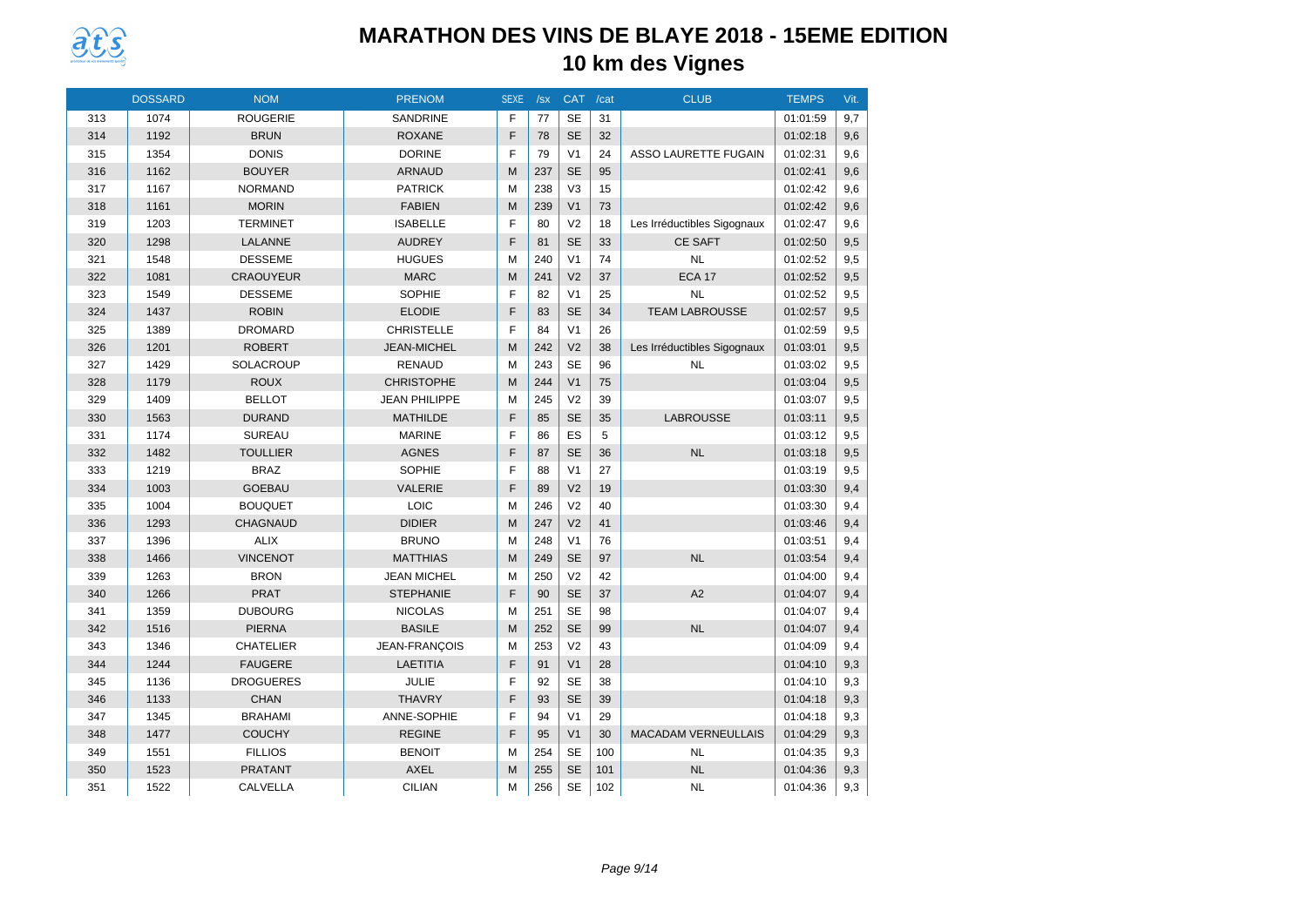

|     | <b>DOSSARD</b> | <b>NOM</b>              | <b>PRENOM</b>     | <b>SEXE</b> | /sx | <b>CAT</b>     | /cat           | <b>CLUB</b>                          | <b>TEMPS</b> | Vit. |
|-----|----------------|-------------------------|-------------------|-------------|-----|----------------|----------------|--------------------------------------|--------------|------|
| 352 | 1521           | <b>FILLIOS</b>          | <b>PIERRE</b>     | M           | 257 | <b>SE</b>      | 103            | <b>NL</b>                            | 01:04:37     | 9,3  |
| 353 | 1368           | <b>HEURET</b>           | <b>KARINE</b>     | F           | 96  | V <sub>1</sub> | 31             |                                      | 01:04:43     | 9,3  |
| 354 | 1366           | <b>ANDRE</b>            | <b>CLAUDIE</b>    | E           | 97  | V <sub>1</sub> | 32             |                                      | 01:04:43     | 9,3  |
| 355 | 1415           | <b>RHODE</b>            | <b>ISABELLE</b>   | F           | 98  | V <sub>1</sub> | 33             |                                      | 01:04:45     | 9,3  |
| 356 | 1323           | <b>CLAUSS</b>           | <b>GILLES</b>     | M           | 258 | V <sub>3</sub> | 16             |                                      | 01:04:49     | 9,3  |
| 357 | 1295           | <b>HAHN</b>             | <b>CELIA</b>      | F           | 99  | V <sub>1</sub> | 34             |                                      | 01:04:51     | 9,3  |
| 358 | 1508           | <b>ECOTIERE</b>         | VALERIE           | F           | 100 | V <sub>2</sub> | 20             | <b>NL</b>                            | 01:05:05     | 9,2  |
| 359 | 1247           | <b>AURADOU</b>          | MARIE-CHRISTINE   | F           | 101 | V <sub>2</sub> | 21             |                                      | 01:05:05     | 9,2  |
| 360 | 1367           | <b>NOUGUES</b>          | <b>PAULINE</b>    | E           | 102 | <b>SE</b>      | 40             |                                      | 01:05:06     | 9,2  |
| 361 | 1001           | <b>TIEN</b>             | <b>ALICE</b>      | E           | 103 | <b>SE</b>      | 41             |                                      | 01:05:08     | 9,2  |
| 362 | 1064           | <b>WALLACE</b>          | <b>SEAN</b>       | M           | 259 | <b>SE</b>      | 104            |                                      | 01:05:08     | 9,2  |
| 363 | 1216           | <b>BOURDARIAS</b>       | <b>VIRGINIE</b>   | F           | 104 | V <sub>1</sub> | 35             |                                      | 01:05:08     | 9,2  |
| 364 | 1448           | <b>ZORRILLA</b>         | <b>XAVIER</b>     | M           | 260 | V <sub>2</sub> | 44             | <b>NL</b>                            | 01:05:22     | 9,2  |
| 365 | 1223           | <b>RUCHER</b>           | <b>PATRICK</b>    | M           | 261 | V <sub>2</sub> | 45             | Les Irréductibles Sigognaux          | 01:05:30     | 9,2  |
| 366 | 1497           | <b>DAUDE</b>            | <b>MARC</b>       | M           | 262 | <b>SE</b>      | 105            | <b>NL</b>                            | 01:05:44     | 9,1  |
| 367 | 1096           | <b>MARTIN</b>           | <b>CLARISSE</b>   | E           | 105 | V <sub>3</sub> | 3              |                                      | 01:05:44     | 9.1  |
| 368 | 1353           | CAPDEQUI                | <b>BRUNO</b>      | M           | 263 | V <sub>2</sub> | 46             |                                      | 01:05:51     | 9,1  |
| 369 | 1188           | <b>VEAUTE</b>           | <b>SANDRA</b>     | E           | 106 | V <sub>1</sub> | 36             |                                      | 01:05:53     | 9.1  |
| 370 | 1034           | <b>BUNEL</b>            | <b>PATRICIA</b>   | F           | 107 | V <sub>3</sub> | $\overline{4}$ | psa                                  | 01:06:00     | 9,1  |
| 371 | 1033           | <b>BUNEL</b>            | <b>PATRICK</b>    | M           | 264 | V <sub>3</sub> | 17             | psa                                  | 01:06:01     | 9,1  |
| 372 | 1078           | ARGEL                   | <b>VÉRONIQUE</b>  | E           | 108 | V <sub>1</sub> | 37             |                                      | 01:06:08     | 9,1  |
| 373 | 1068           | <b>JUNCA</b>            | <b>MAGGY</b>      | F           | 109 | V <sub>1</sub> | 38             |                                      | 01:06:10     | 9,1  |
| 374 | 1483           | <b>JUSSIAUME MILLET</b> | <b>EMILIEN</b>    | M           | 265 | <b>SE</b>      | 106            | <b>NL</b>                            | 01:06:10     | 9,1  |
| 375 | 1146           | <b>GROSVERNIER</b>      | <b>LUCIE</b>      | E           | 110 | <b>SE</b>      | 42             |                                      | 01:06:13     | 9,1  |
| 376 | 1202           | <b>BENETEAU</b>         | <b>DOMINIQUE</b>  | M           | 266 | V <sub>1</sub> | 77             | Les Irréductibles Sigognaux          | 01:06:16     | 9,1  |
| 377 | 1006           | <b>CHUNG</b>            | <b>ROSALIE</b>    | F           | 111 | <b>SE</b>      | 43             |                                      | 01:06:17     | 9,1  |
| 378 | 1005           | <b>HOLT</b>             | <b>SEAN</b>       | M           | 267 | <b>SE</b>      | 107            |                                      | 01:06:18     | 9,0  |
| 379 | 1284           | <b>DEBLOCK</b>          | <b>BENEDICTE</b>  | F           | 112 | V <sub>3</sub> | 5              |                                      | 01:06:34     | 9.0  |
| 380 | 1083           | <b>LACHAUD</b>          | <b>PAULE</b>      | F           | 113 | V <sub>1</sub> | 39             |                                      | 01:06:36     | 9,0  |
| 381 | 1084           | LACHAUD                 | <b>PHILIPPE</b>   | M           | 268 | V <sub>2</sub> | 47             |                                      | 01:06:36     | 9,0  |
| 382 | 1010           | DE LAGARCIE             | <b>CLAIRE</b>     | F           | 114 | V <sub>2</sub> | 22             | AMICALE LAIQUE BOURG SPORTS          | 01:06:41     | 9,0  |
| 383 | 1282           | CAZABAN                 | <b>CÉLINE</b>     | F           | 115 | <b>SE</b>      | 44             |                                      | 01:06:43     | 9.0  |
| 384 | 1474           | <b>MASSELIN</b>         | <b>BASILE</b>     | M           | 269 | V <sub>1</sub> | 78             | <b>NL</b>                            | 01:06:47     | 9,0  |
| 385 | 1075           | <b>FATHI</b>            | <b>MARIANNE</b>   | F           | 116 | V <sub>3</sub> | 6              |                                      | 01:06:50     | 9,0  |
| 386 | 1140           | <b>BITTNER</b>          | <b>HANS-HARRY</b> | F           | 117 | V <sub>3</sub> | $\overline{7}$ |                                      | 01:06:52     | 9,0  |
| 387 | 1141           | <b>BITTNER</b>          | <b>MARTINA</b>    | F           | 118 | V <sub>2</sub> | 23             |                                      | 01:06:53     | 9,0  |
| 388 | 1029           | <b>SAUGER</b>           | <b>PATRICE</b>    | M           | 270 | V <sub>3</sub> | 18             | <b>LES COPAINS COUREURS</b>          | 01:06:57     | 9,0  |
| 389 | 1379           | <b>GODAL</b>            | <b>SERGE</b>      | M           | 271 | V <sub>3</sub> | 19             |                                      | 01:06:59     | 9,0  |
| 390 | 1027           | <b>ABGRALL</b>          | <b>DANIÈLE</b>    | F           | 119 | V <sub>2</sub> | 24             | <b>COPAINS COURREURS QUESTEMBERT</b> | 01:06:59     | 9,0  |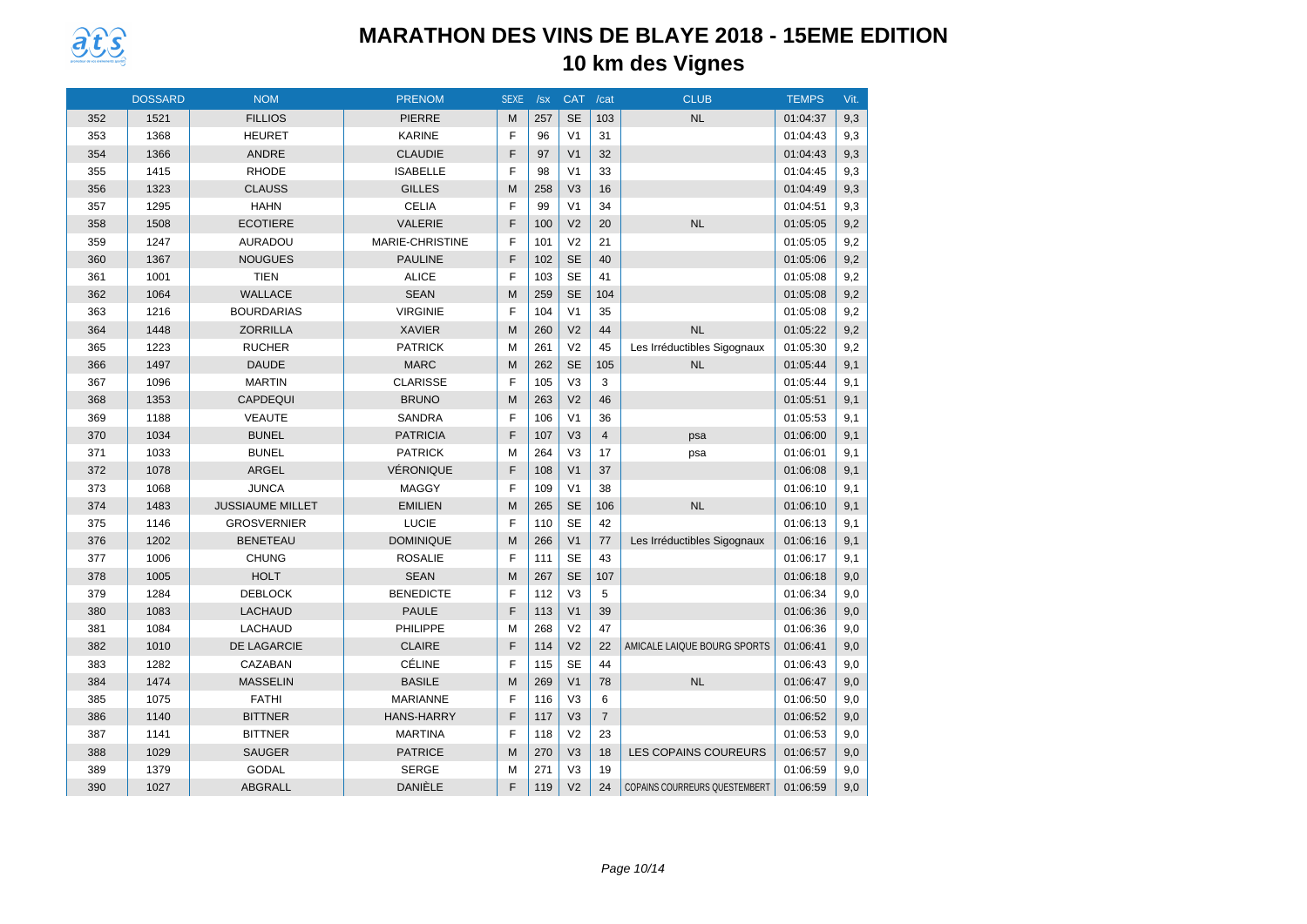

|     | <b>DOSSARD</b> | <b>NOM</b>              | <b>PRENOM</b>          | <b>SEXE</b> | /sx | <b>CAT</b>     | /cat           | <b>CLUB</b>                         | <b>TEMPS</b> | Vit. |
|-----|----------------|-------------------------|------------------------|-------------|-----|----------------|----------------|-------------------------------------|--------------|------|
| 391 | 1182           | <b>GARNIER</b>          | <b>NADINE</b>          | F           | 120 | V <sub>2</sub> | 25             | <b>USEAB RUNNING</b>                | 01:07:01     | 9.0  |
| 392 | 1028           | <b>DREANO</b>           | <b>ALAIN</b>           | M           | 272 | V <sub>4</sub> | 6              | <b>COPAINS COUREURS QUESTEMBERT</b> | 01:07:02     | 9,0  |
| 393 | 1376           | <b>BERTRAND</b>         | <b>NOEMIE</b>          | F           | 121 | <b>SE</b>      | 45             |                                     | 01:07:03     | 8.9  |
| 394 | 1375           | <b>DELVALLE</b>         | <b>CLAUDIE</b>         | F           | 122 | V <sub>2</sub> | 26             |                                     | 01:07:03     | 8,9  |
| 395 | 1374           | <b>BENOIST</b>          | <b>PATRICE</b>         | M           | 273 | V <sub>2</sub> | 48             |                                     | 01:07:04     | 8,9  |
| 396 | 1031           | <b>TREGOUET</b>         | <b>MARIE PIERRE</b>    | F           | 123 | V <sub>2</sub> | 27             | <b>COPAINS COUREURS QUESTEMBERT</b> | 01:07:04     | 8,9  |
| 397 | 1339           | <b>MONTGÉNIE</b>        | CAROLE                 | F           | 124 | <b>SE</b>      | 46             |                                     | 01:07:05     | 8,9  |
| 398 | 1373           | <b>BENOIST</b>          | <b>DOMINIQUE</b>       | F           | 125 | V <sub>2</sub> | 28             |                                     | 01:07:05     | 8,9  |
| 399 | 1340           | <b>FOUILLEUL</b>        | <b>AGATHE</b>          | F           | 126 | <b>SE</b>      | 47             | <b>Braud AC</b>                     | 01:07:05     | 8,9  |
| 400 | 1462           | <b>HIRIART</b>          | <b>MAGALI</b>          | F           | 127 | <b>SE</b>      | 48             | <b>NL</b>                           | 01:07:06     | 8,9  |
| 401 | 1321           | <b>ALBA</b>             | <b>TRISTAN</b>         | M           | 274 | <b>SE</b>      | 108            |                                     | 01:07:06     | 8,9  |
| 402 | 1023           | <b>GUESDON</b>          | <b>ALAIN</b>           | M           | 275 | V <sub>4</sub> | $\overline{7}$ |                                     | 01:07:08     | 8,9  |
| 403 | 1435           | LE ROCH                 | <b>CHRISTIAN</b>       | M           | 276 | V <sub>3</sub> | 20             | ACC CAC CORMELLES                   | 01:07:09     | 8,9  |
| 404 | 1456           | DE LA CRUZ              | <b>SYLVIE</b>          | F           | 128 | V <sub>2</sub> | 29             | LES JOGGEURS BRIAUDS                | 01:07:47     | 8,9  |
| 405 | 1094           | <b>VIGNAUD</b>          | <b>BENOIT</b>          | M           | 277 | <b>SE</b>      | 109            |                                     | 01:07:49     | 8,8  |
| 406 | 1480           | <b>THOURAUD</b>         | <b>MARIE ELISABETH</b> | F           | 129 | V <sub>3</sub> | 8              | <b>NL</b>                           | 01:07:49     | 8,8  |
| 407 | 1093           | <b>GARNIER</b>          | CASSANDRE              | F           | 130 | <b>SE</b>      | 49             |                                     | 01:07:49     | 8,8  |
| 408 | 1165           | <b>DE SAINT DENIS</b>   | <b>CHARLINE</b>        | F           | 131 | <b>SE</b>      | 50             |                                     | 01:07:55     | 8,8  |
| 409 | 1285           | <b>BALDY</b>            | <b>MARION</b>          | F           | 132 | <b>SE</b>      | 51             |                                     | 01:08:03     | 8,8  |
| 410 | 1082           | <b>SANOUS</b>           | <b>MARIE-CHRISTINE</b> | F           | 133 | V <sub>2</sub> | 30             | <b>S/L CMO BASSENS</b>              | 01:08:08     | 8,8  |
| 411 | 1258           | <b>PEIGNONT</b>         | <b>AURÉLIE</b>         | F           | 134 | <b>SE</b>      | 52             |                                     | 01:08:09     | 8,8  |
| 412 | 1022           | <b>MARTIN</b>           | <b>STEPHEN</b>         | M           | 278 | V <sub>1</sub> | 79             |                                     | 01:08:11     | 8,8  |
| 413 | 1019           | <b>BAYLAC</b>           | <b>DIDIER</b>          | M           | 279 | V <sub>2</sub> | 49             |                                     | 01:08:12     | 8,8  |
| 414 | 1085           | <b>BERY</b>             | <b>FREDERIC</b>        | M           | 280 | V <sub>2</sub> | 50             |                                     | 01:09:02     | 8,7  |
| 415 | 1289           | <b>VIDEAU</b>           | <b>YVES</b>            | M           | 281 | <b>SE</b>      | 110            |                                     | 01:09:17     | 8,7  |
| 416 | 1306           | <b>CHAINTRIER</b>       | <b>NADIA</b>           | F           | 135 | V <sub>1</sub> | 40             |                                     | 01:09:32     | 8,6  |
| 417 | 1090           | ANGLADE                 | <b>MARIE LAURE</b>     | F           | 136 | <b>SE</b>      | 53             |                                     | 01:09:35     | 8,6  |
| 418 | 1106           | <b>CARNELOS HOAREAU</b> | <b>LAETITIA</b>        | F           | 137 | <b>SE</b>      | 54             |                                     | 01:09:35     | 8,6  |
| 419 | 1267           | <b>SCHMITT</b>          | <b>JEAN NICOLAS</b>    | M           | 282 | V <sub>5</sub> | $\mathbf{1}$   |                                     | 01:09:53     | 8,6  |
| 420 | 1565           | <b>LEFEBVRE</b>         | <b>JENNIFER</b>        | F           | 138 | <b>SE</b>      | 55             | <b>NL</b>                           | 01:09:54     | 8,6  |
| 421 | 1248           | <b>VINCENS</b>          | MARIE-PIERRE           | F           | 139 | V <sub>2</sub> | 31             |                                     | 01:10:09     | 8,6  |
| 422 | 1280           | <b>VINCENS</b>          | CHLOÉ                  | F           | 140 | <b>SE</b>      | 56             |                                     | 01:10:10     | 8,6  |
| 423 | 1070           | <b>BURRELL</b>          | <b>SARAH</b>           | F           | 141 | <b>SE</b>      | 57             |                                     | 01:10:16     | 8,5  |
| 424 | 1102           | <b>SERRE</b>            | <b>FANNY</b>           | F           | 142 | <b>SE</b>      | 58             |                                     | 01:10:20     | 8,5  |
| 425 | 1245           | <b>RICHARD</b>          | <b>ANNICK</b>          | F           | 143 | V <sub>3</sub> | 9              |                                     | 01:10:32     | 8,5  |
| 426 | 1246           | <b>JALDO VALLEJO</b>    | <b>LUIS FERNANDO</b>   | M           | 283 | <b>SE</b>      | 111            |                                     | 01:10:34     | 8,5  |
| 427 | 1460           | LAMAZOU                 | CAROLINE               | F           | 144 | <b>SE</b>      | 59             | <b>BRAUD AC</b>                     | 01:10:36     | 8,5  |
| 428 | 1253           | <b>WILDSCHUT</b>        | <b>RENÉE</b>           | F           | 145 | V <sub>1</sub> | 41             |                                     | 01:10:49     | 8,5  |
| 429 | 1333           | <b>RALUY</b>            | <b>DOMINIQUE</b>       | F           | 146 | V <sub>3</sub> | 10             |                                     | 01:10:50     | 8,5  |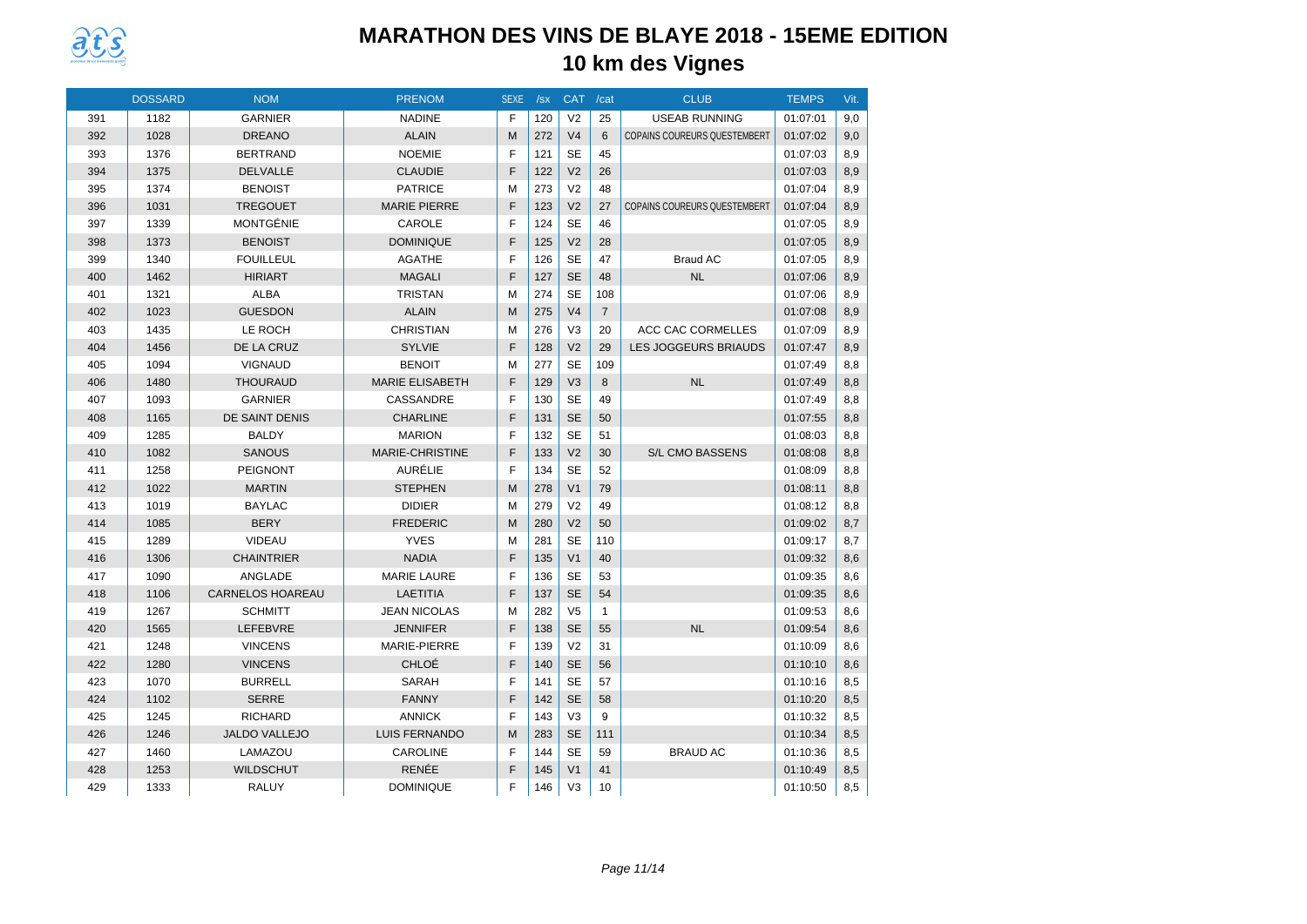

|     | <b>DOSSARD</b> | <b>NOM</b>             | <b>PRENOM</b>      | <b>SEXE</b> | /sx | CAT /cat       |                | <b>CLUB</b>           | <b>TEMPS</b> | Vit. |
|-----|----------------|------------------------|--------------------|-------------|-----|----------------|----------------|-----------------------|--------------|------|
| 430 | 1436           | <b>ROBIN</b>           | <b>CEDRIC</b>      | M           | 284 | <b>SE</b>      | 112            | <b>TEAM LABROUSSE</b> | 01:10:57     | 8,5  |
| 431 | 1002           | <b>ODDI</b>            | <b>CRISTINA</b>    | F           | 147 | <b>SE</b>      | 60             |                       | 01:11:00     | 8,4  |
| 432 | 1434           | <b>GIRARD</b>          | PHILIPPE           | M           | 285 | V <sub>2</sub> | 51             | <b>ACC PSA</b>        | 01:11:02     | 8,4  |
| 433 | 1051           | PAIN                   | CHANTAL            | F           | 148 | V <sub>2</sub> | 32             |                       | 01:11:11     | 8,4  |
| 434 | 1119           | <b>ELLIN</b>           | <b>BENEDICTE</b>   | F           | 149 | V <sub>1</sub> | 42             |                       | 01:11:12     | 8,4  |
| 435 | 1209           | EL BOUKHARI            | <b>ZINEB</b>       | F           | 150 | V <sub>1</sub> | 43             |                       | 01:11:13     | 8,4  |
| 436 | 1361           | LAGRASSE               | <b>FABIEN</b>      | M           | 286 | <b>SE</b>      | 113            |                       | 01:11:14     | 8,4  |
| 437 | 1542           | <b>BONNET</b>          | <b>NOLAN</b>       | M           | 287 | JU             | $\overline{4}$ | <b>NL</b>             | 01:11:14     | 8,4  |
| 438 | 1079           | <b>RAMKHELAWAN</b>     | <b>RENE</b>        | M           | 288 | <b>SE</b>      | 114            |                       | 01:11:15     | 8,4  |
| 439 | 1544           | CARROLA                | ALEXANDRE          | M           | 289 | JU             | 5              | <b>NL</b>             | 01:11:16     | 8,4  |
| 440 | 1527           | <b>DUBOIS</b>          | <b>FANNY</b>       | F           | 151 | <b>SE</b>      | 61             | <b>NL</b>             | 01:11:17     | 8,4  |
| 441 | 1175           | <b>ROMERO</b>          | <b>HEATHER</b>     | F           | 152 | ES             | 6              |                       | 01:11:35     | 8,4  |
| 442 | 1116           | <b>BROCAS</b>          | <b>JEAN ROBERT</b> | M           | 290 | <b>SE</b>      | 115            |                       | 01:11:58     | 8,3  |
| 443 | 1117           | PAYO MARTIN            | <b>ELODIE</b>      | F           | 153 | <b>SE</b>      | 62             |                       | 01:12:02     | 8,3  |
| 444 | 1378           | <b>ROSA</b>            | <b>ELISABETH</b>   | F           | 154 | V <sub>3</sub> | 11             |                       | 01:12:10     | 8,3  |
| 445 | 1043           | <b>MERY</b>            | <b>MICHELE</b>     | F           | 155 | V <sub>2</sub> | 33             |                       | 01:12:14     | 8,3  |
| 446 | 1255           | <b>MALET</b>           | LÉNA               | F           | 156 | <b>SE</b>      | 63             |                       | 01:12:29     | 8,3  |
| 447 | 1541           | <b>NORZIUS</b>         | <b>JESSICA</b>     | F           | 157 | JU             | $\mathbf{1}$   | <b>NL</b>             | 01:12:38     | 8,3  |
| 448 | 1301           | <b>COURTADE</b>        | <b>LISA</b>        | F           | 158 | ES             | $\overline{7}$ |                       | 01:12:41     | 8,3  |
| 449 | 1109           | <b>NAOME</b>           | <b>NATHALIE</b>    | F           | 159 | V <sub>1</sub> | 44             |                       | 01:12:45     | 8,2  |
| 450 | 1110           | <b>GOVOERTS</b>        | <b>BERTRAND</b>    | M           | 291 | V <sub>2</sub> | 52             |                       | 01:12:47     | 8,2  |
| 451 | 1439           | WERDENBERG             | <b>ISABELLE</b>    | F           | 160 | V <sub>2</sub> | 34             | <b>NL</b>             | 01:13:07     | 8,2  |
| 452 | 1144           | <b>CARNELOS ARTERO</b> | <b>MARLENE</b>     | F           | 161 | <b>SE</b>      | 64             |                       | 01:13:29     | 8,2  |
| 453 | 1145           | CARNELOS               | LAURENT            | M           | 292 | <b>SE</b>      | 116            |                       | 01:13:30     | 8,2  |
| 454 | 1189           | <b>GIMENO</b>          | <b>MARINE</b>      | F           | 162 | <b>SE</b>      | 65             |                       | 01:13:34     | 8,2  |
| 455 | 1493           | <b>PUYRAUD</b>         | <b>ROSE MARIE</b>  | F           | 163 | V <sub>3</sub> | 12             | <b>NL</b>             | 01:13:45     | 8,1  |
| 456 | 1414           | MARENDA-BERNARD        | <b>CLARA</b>       | F           | 164 | <b>JU</b>      | 2              |                       | 01:13:47     | 8,1  |
| 457 | 1558           | <b>DIAZ</b>            | <b>EDWIGE</b>      | F           | 165 | <b>SE</b>      | 66             | <b>NL</b>             | 01:13:54     | 8,1  |
| 458 | 1416           | <b>MIEL</b>            | <b>BENJAMIN</b>    | M           | 293 | <b>SE</b>      | 117            |                       | 01:13:55     | 8,1  |
| 459 | 1557           | <b>CROS</b>            | <b>CYRIL</b>       | M           | 294 | V <sub>1</sub> | 80             | <b>NL</b>             | 01:13:56     | 8,1  |
| 460 | 1057           | <b>KRONE</b>           | <b>MARIE</b>       | F           | 166 | V <sub>2</sub> | 35             | <b>IFK LUND</b>       | 01:14:23     | 8,1  |
| 461 | 1170           | <b>AYME</b>            | <b>PAULINE</b>     | F           | 167 | <b>SE</b>      | 67             |                       | 01:14:28     | 8,1  |
| 462 | 1213           | <b>CHAPRON</b>         | MARIE-CLAIRE       | F           | 168 | V <sub>1</sub> | 45             |                       | 01:14:28     | 8,1  |
| 463 | 1169           | CHAIGNEAU              | <b>MAXIME</b>      | M           | 295 | <b>SE</b>      | 118            | Team Jolokia          | 01:14:30     | 8,1  |
| 464 | 1356           | <b>JULIE</b>           | MARIE-PIERRE       | F           | 169 | V <sub>3</sub> | 13             |                       | 01:14:32     | 8,0  |
| 465 | 1063           | <b>FERRY</b>           | <b>CLAIRE</b>      | F           | 170 | V <sub>1</sub> | 46             |                       | 01:14:49     | 8,0  |
| 466 | 1443           | LADEGAILLERIE          | <b>CELINE</b>      | F           | 171 | <b>SE</b>      | 68             | <b>NL</b>             | 01:14:54     | 8,0  |
| 467 | 1256           | <b>QUENUM</b>          | <b>PAULINE</b>     | F           | 172 | <b>SE</b>      | 69             | Quenum                | 01:14:58     | 8,0  |
| 468 | 1041           | <b>LEPILLEUR</b>       | <b>FRANCOISE</b>   | F           | 173 | V <sub>2</sub> | 36             | psa                   | 01:15:22     | 8,0  |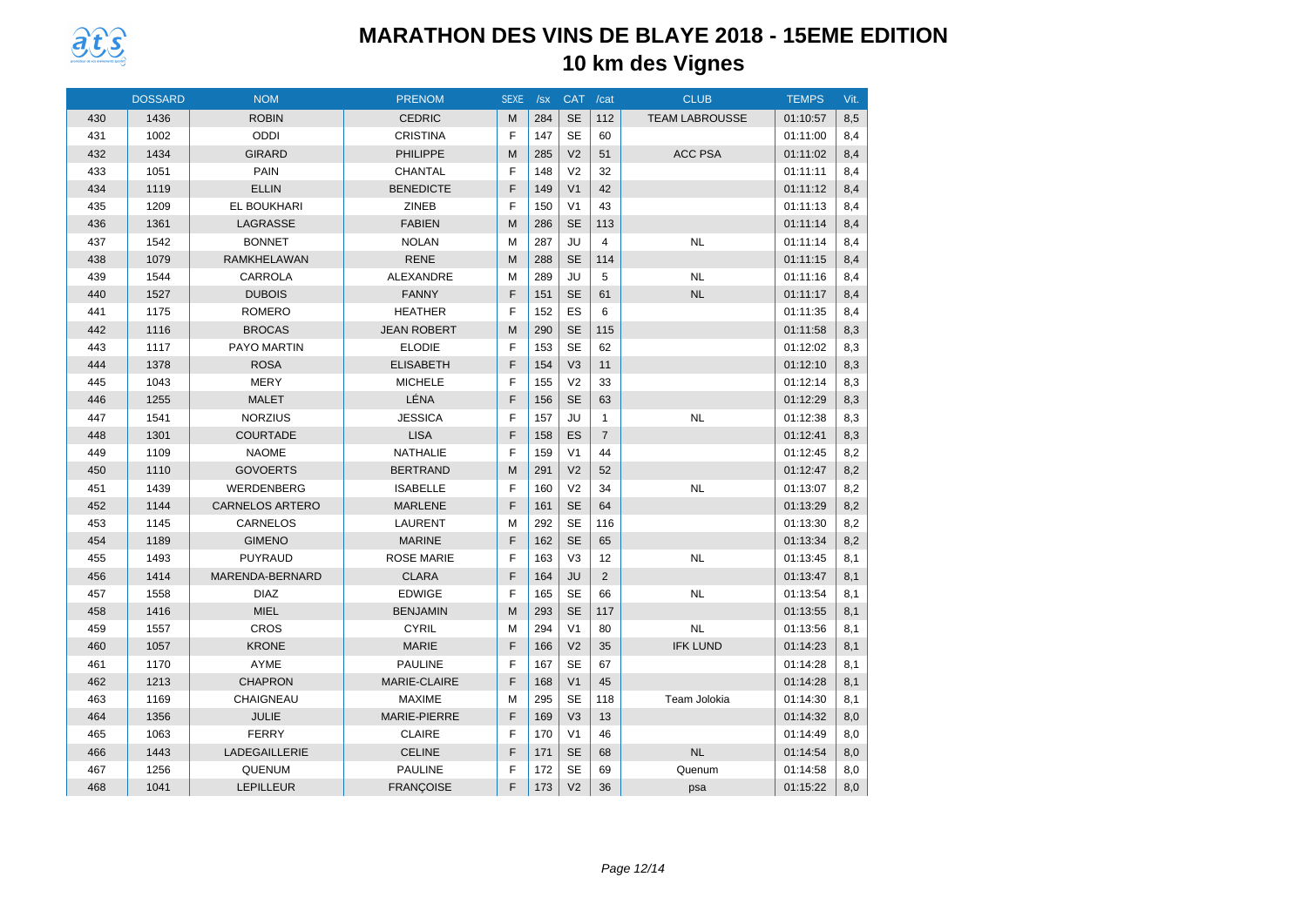

|     | <b>DOSSARD</b> | <b>NOM</b>          | <b>PRENOM</b>          | <b>SEXE</b> | /sx | <b>CAT</b>     | /cat           | <b>CLUB</b>                   | <b>TEMPS</b> | Vit. |
|-----|----------------|---------------------|------------------------|-------------|-----|----------------|----------------|-------------------------------|--------------|------|
| 469 | 1185           | <b>MAUBOURGUET</b>  | <b>NATHALIE</b>        | E           | 174 | V <sub>2</sub> | 37             |                               | 01:15:44     | 7,9  |
| 470 | 1475           | <b>BINOIS BELIN</b> | <b>MAXIME</b>          | M           | 296 | <b>SE</b>      | 119            | <b>NL</b>                     | 01:15:54     | 7,9  |
| 471 | 1157           | <b>HOAREAU</b>      | <b>BÉATRICE</b>        | E           | 175 | V <sub>1</sub> | 47             |                               | 01:16:13     | 7,9  |
| 472 | 1159           | <b>ROCHETEAU</b>    | MYLÈNE                 | F           | 176 | <b>SE</b>      | 70             |                               | 01:16:23     | 7,9  |
| 473 | 1210           | BERROY-CHOUVIAC     | <b>REGINE</b>          | E           | 177 | V <sub>3</sub> | 14             | Bordeaux Metropole Run and co | 01:16:31     | 7,8  |
| 474 | 1080           | <b>CLISSON</b>      | <b>BEATRICE</b>        | E           | 178 | V <sub>1</sub> | 48             |                               | 01:16:32     | 7,8  |
| 475 | 1036           | <b>SEBIRE</b>       | <b>MARYVONNE</b>       | F           | 179 | V <sub>3</sub> | 15             | psa                           | 01:16:33     | 7,8  |
| 476 | 1035           | <b>SEBIRE</b>       | <b>GILBERT</b>         | M           | 297 | V <sub>3</sub> | 21             | psa                           | 01:16:35     | 7,8  |
| 477 | 1024           | <b>GUESDON</b>      | <b>DANIELLE</b>        | E           | 180 | V <sub>3</sub> | 16             |                               | 01:16:45     | 7,8  |
| 478 | 1303           | <b>BOUCHAILA</b>    | <b>EMMANUELLE</b>      | F           | 181 | <b>SE</b>      | 71             |                               | 01:16:51     | 7,8  |
| 479 | 1559           | <b>RASCLE</b>       | <b>MARIE CHARLOTTE</b> | F           | 182 | <b>SE</b>      | 72             | <b>NL</b>                     | 01:17:09     | 7,8  |
| 480 | 1556           | <b>DUCHEMIN</b>     | JULIE                  | F           | 183 | <b>SE</b>      | 73             | CA VILLENEVA D ORNON          | 01:17:09     | 7,8  |
| 481 | 1059           | PERE                | <b>GUILLAUME</b>       | M           | 298 | <b>SE</b>      | 120            |                               | 01:17:09     | 7.8  |
| 482 | 1172           | <b>BOUTOLLEAU</b>   | <b>JULIA</b>           | F           | 184 | <b>SE</b>      | 74             |                               | 01:17:10     | 7,8  |
| 483 | 1560           | <b>BRUNEAU</b>      | <b>JULIEN</b>          | M           | 299 | <b>SE</b>      | 121            | <b>NL</b>                     | 01:17:11     | 7,8  |
| 484 | 1173           | <b>CHOPARD</b>      | <b>JULIEN</b>          | M           | 300 | <b>SE</b>      | 122            |                               | 01:17:11     | 7,8  |
| 485 | 1069           | <b>BURRELL</b>      | <b>KAY</b>             | E           | 185 | V <sub>3</sub> | 17             |                               | 01:17:24     | 7,8  |
| 486 | 1380           | <b>DA COSTA</b>     | <b>GAELLE</b>          | F           | 186 | <b>SE</b>      | 75             |                               | 01:17:37     | 7,7  |
| 487 | 1383           | DA COSTA            | <b>AURELIE</b>         | F           | 187 | <b>SE</b>      | 76             |                               | 01:17:38     | 7,7  |
| 488 | 1108           | <b>MICHAUD</b>      | <b>SANDRA</b>          | F           | 188 | <b>SE</b>      | 77             |                               | 01:17:41     | 7,7  |
| 489 | 1105           | <b>LAFONTAN</b>     | <b>EMILIE</b>          | F           | 189 | <b>SE</b>      | 78             |                               | 01:17:41     | 7,7  |
| 490 | 1040           | <b>TOSCAN</b>       | <b>JEAN</b>            | M           | 301 | V <sub>3</sub> | 22             | psa                           | 01:17:58     | 7,7  |
| 491 | 1122           | LE MESTRE           | VÉRONIQUE              | F           | 190 | V <sub>2</sub> | 38             |                               | 01:18:18     | 7,7  |
| 492 | 1441           | <b>RAMBEAUD</b>     | <b>ALAIN</b>           | M           | 302 | V <sub>3</sub> | 23             | <b>NL</b>                     | 01:18:20     | 7,7  |
| 493 | 1127           | <b>CARDUCCI</b>     | CHARLOTTE              | F           | 191 | <b>SE</b>      | 79             |                               | 01:18:28     | 7,6  |
| 494 | 1128           | <b>MOUSSU</b>       | <b>MARINE</b>          | F           | 192 | <b>SE</b>      | 80             |                               | 01:18:30     | 7,6  |
| 495 | 1205           | CHEVALARIAS         | <b>LOETITIA</b>        | F           | 193 | V <sub>1</sub> | 49             |                               | 01:18:30     | 7,6  |
| 496 | 1290           | <b>VIDEAU</b>       | <b>ELODIE</b>          | F           | 194 | <b>SE</b>      | 81             |                               | 01:18:31     | 7,6  |
| 497 | 1377           | <b>BERLUREAU</b>    | <b>GUILLAUME</b>       | M           | 303 | <b>SE</b>      | 123            |                               | 01:19:12     | 7,6  |
| 498 | 1494           | <b>BAUP</b>         | <b>JEAN RENE</b>       | M           | 304 | V <sub>4</sub> | 8              | NL                            | 01:19:14     | 7,6  |
| 499 | 1457           | <b>ROUSSELLE</b>    | <b>DELPHINE</b>        | E           | 195 | <b>SE</b>      | 82             | <b>NL</b>                     | 01:19:21     | 7.6  |
| 500 | 1355           | <b>DUBOIS</b>       | <b>ISABELLE</b>        | F           | 196 | V <sub>2</sub> | 39             |                               | 01:19:34     | 7,5  |
| 501 | 1490           | <b>LAURENT</b>      | <b>MURIEL</b>          | F           | 197 | V <sub>2</sub> | 40             | <b>NL</b>                     | 01:19:37     | 7,5  |
| 502 | 1476           | <b>COUCHY</b>       | <b>ASTRIDE</b>         | F           | 198 | V <sub>1</sub> | 50             | NL                            | 01:20:55     | 7,4  |
| 503 | 1372           | <b>DUREDON</b>      | <b>JOSIANE</b>         | E           | 199 | V <sub>2</sub> | 41             |                               | 01:21:09     | 7,4  |
| 504 | 1315           | <b>BARBOSA</b>      | FANI                   | F           | 200 | V <sub>1</sub> | 51             |                               | 01:21:35     | 7,4  |
| 505 | 1352           | <b>TARTROU</b>      | <b>RAYMOND</b>         | M           | 305 | V <sub>5</sub> | $\overline{2}$ | <b>JOGGING PLOEMEUR</b>       | 01:21:55     | 7,3  |
| 506 | 1509           | <b>RUIS</b>         | <b>COLINE</b>          | F           | 201 | <b>SE</b>      | 83             | NL                            | 01:22:26     | 7,3  |
| 507 | 1092           | <b>BERNIER</b>      | <b>MIREILLE</b>        | F           | 202 | V <sub>2</sub> | 42             |                               | 01:22:49     | 7,2  |